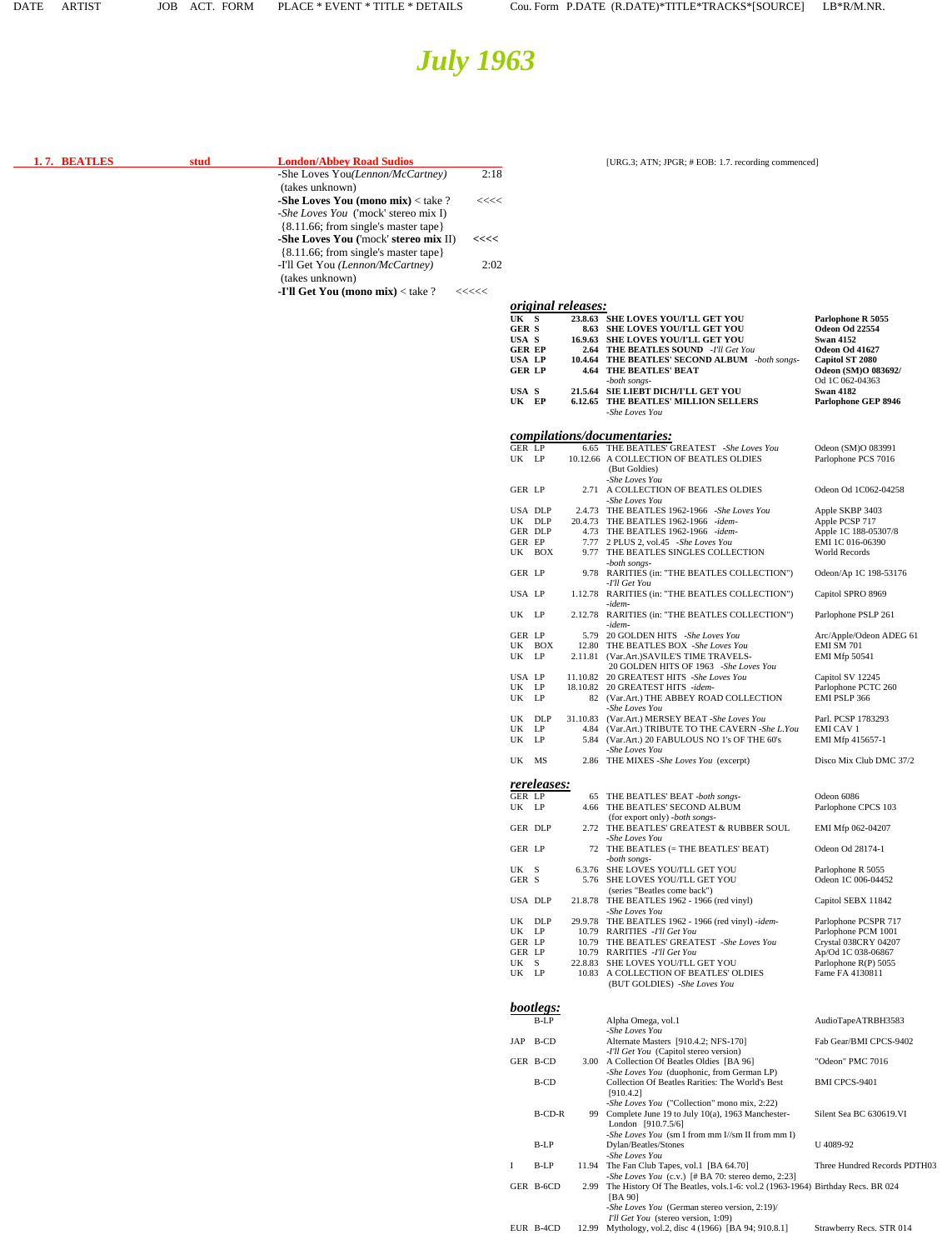|                                                           |                                  |                       |                                   |                             | - <i>She Loves You</i> (sm I, 2:20//sm II, 2:22; both from<br>"JBT", cf. TMODM)                                                                                                                                         |                                                               |
|-----------------------------------------------------------|----------------------------------|-----------------------|-----------------------------------|-----------------------------|-------------------------------------------------------------------------------------------------------------------------------------------------------------------------------------------------------------------------|---------------------------------------------------------------|
|                                                           |                                  |                       | B-LP                              |                             | <b>Original Greatest Hits</b><br>-both songs-                                                                                                                                                                           | <b>GRC 1001</b>                                               |
|                                                           |                                  |                       | B-LP                              |                             | Original Greatest Hits By The Beatles<br>-both songs-                                                                                                                                                                   | Sutra 6667                                                    |
|                                                           |                                  |                       | JAP B-CD                          |                             | 95 Past Masters, vol.3 [BA 66]<br><i>-both songs</i> (stereo mixes, resp.)                                                                                                                                              | Eggmen WMRCD 001                                              |
|                                                           |                                  |                       | JAP B-CD                          |                             | 8.97 Past Masters, vol.6 [BA 81]<br>- <i>She Loves You</i> (mono, short edit version from                                                                                                                               | Eggman EMRCD 004                                              |
|                                                           |                                  |                       | <b>B-DCD</b>                      |                             | "I Wanna Hold Your Hand" movie, 1:44)<br>94 Rock'n'Roll Years, vol.3 [BA 60]<br><i>both songs</i> (stereo mixes, resp.)                                                                                                 | LSD Recs. LSD-009/10                                          |
|                                                           |                                  |                       | B-9LP                             |                             | Sergeant Pepper's Lonely Hearts Club Band: The<br>History Of The Beatle Years: 1962-1970<br>[FH; NFS-208]                                                                                                               | BN 87 (89?)                                                   |
|                                                           |                                  |                       | $B-S$<br>B-CD                     |                             | -I'll Get You (fake stereo, 1:58)<br>She Loves You/I'll Get You<br>97 Some Have Gone, Some Remain [BBN 54; 910.5.5/6;<br><b>BA</b> 77]<br>-She Loves You (German duophonic mix)                                         | Swan 4152<br>BEAT <sub>019</sub>                              |
|                                                           |                                  |                       | USA B-DCD-R                       |                             | [# BA 77: fake stereo]<br>7.99 Turn Me On Dead Man - The John Barrett Tapes<br>[BA 92; 910.7.4]<br>-She Loves You (1966 sm 1, 2" intro "this is RS 1",<br>duophonic remix, 2:24, cf. Coll.)/idem $(1966 \text{ sm } 2)$ | Vigotone VT- $178/179$                                        |
|                                                           |                                  |                       | GER B-CD                          |                             | w/ intro, alternating channels, 2:27)<br>4.97 With The Beatles [910.6.3; BA 78]<br>-She Loves You/I'll Get You (both duophonic mixes                                                                                    | Odeon SMO 83568                                               |
|                                                           |                                  |                       | JAP B-CD                          |                             | from "Beatles Second Album")<br>The World's Best - New Remaster Edition [NFS-232]<br>- <i>She Loves You</i> (simulated stereo, from German LP)                                                                          | Fab Gear CPSC 9401                                            |
|                                                           |                                  |                       |                                   |                             |                                                                                                                                                                                                                         |                                                               |
| <b>London/BBC No. 5 Studios</b><br>-That's Alright (Mama) | 3:06                             |                       |                                   |                             | [URG.3; DS 17.18; FH 21]<br>[clockings "Ultimate Collection, vol.3, disc 1"]                                                                                                                                            |                                                               |
| -There's A Place                                          | 1:50                             |                       |                                   |                             | [BBN 31]                                                                                                                                                                                                                |                                                               |
| -Carol                                                    | 3:08                             |                       |                                   |                             |                                                                                                                                                                                                                         |                                                               |
| -Soldier Of Love                                          | 2:15                             |                       |                                   |                             |                                                                                                                                                                                                                         |                                                               |
| -Lend Me Your Comb                                        | 2:20                             |                       |                                   |                             |                                                                                                                                                                                                                         |                                                               |
| -Clarabella<br>-Three Cool Cats                           | 3:05<br>$\overline{\mathcal{L}}$ |                       |                                   |                             |                                                                                                                                                                                                                         |                                                               |
| -Sweet Little Sixteen<br>-Ask Me Why                      | $\mathcal{D}$<br>$\gamma$        |                       |                                   |                             |                                                                                                                                                                                                                         |                                                               |
|                                                           |                                  |                       |                                   | <i>original broadcasts:</i> |                                                                                                                                                                                                                         |                                                               |
|                                                           |                                  | $UK$ $rTX$            |                                   |                             | 16.7.63 POP GO THE BEATLES (05)<br>-complete except last 3 songs-                                                                                                                                                       |                                                               |
|                                                           |                                  | UK                    | tTX                               |                             | 3.9.63 POP GO THE BEATLES $(12)$<br>-There's A Place                                                                                                                                                                    |                                                               |
|                                                           |                                  |                       |                                   |                             | rebroadcasts/documentaries:                                                                                                                                                                                             |                                                               |
|                                                           |                                  | $UK$ $rTX$            |                                   |                             | 7.3.82 The Beatles At The BEEB -songs marked $\Gamma$                                                                                                                                                                   |                                                               |
|                                                           |                                  | USA rTX<br>$UK$ $rTX$ |                                   | 5.82                        | The BeatleS At The BEEB -idem-<br>27.12.82 The Beatles At The BEEB                                                                                                                                                      |                                                               |
|                                                           |                                  | USA rTX               |                                   |                             | (revised version) -idem, plus That's Alright Mama<br>27.-30.5.83 The Beatles At The BEEB.-                                                                                                                              |                                                               |
|                                                           |                                  |                       | USA DCD                           |                             | (revised version) -idem, plus That's Alright Mama<br>21.11.95 ANTHOLOGY, vol.1                                                                                                                                          | Capitol/Apple CDP                                             |
|                                                           |                                  | UK                    | DCD                               |                             | -Lend Me Your Comb<br>21.11.95 ANTHOLOGY, vol.1                                                                                                                                                                         | 7243 8 344456 2<br>Parlophone/Apple                           |
|                                                           |                                  | UK.                   | 3LP                               |                             | -idem-<br>21.11.95 ANTHOLOGY, vol.1                                                                                                                                                                                     | CDPCSP 727<br>Parlophone/Apple                                |
|                                                           |                                  | USA 3LP               |                                   |                             | -idem-<br>5.12.95 ANTHOLOGY, vol.1                                                                                                                                                                                      | <b>PCSP 727</b><br>Capitol                                    |
|                                                           |                                  |                       |                                   |                             | -idem-                                                                                                                                                                                                                  |                                                               |
|                                                           |                                  |                       | B-LP                              |                             | bootlegs feat. complete show (except last 3 songs):<br>At The Beeb, vol.3 [URG.3; IB 3.6; NFS-30]                                                                                                                       | Beeb Transcription Recs. BB<br>2174/S                         |
|                                                           |                                  | Ι.                    | B-CD<br>B-9CD                     |                             | At The Beeb [URG.3; NFS-29]<br>12.93 The Complete BBC Sessions [URG.3; BBN 38;<br>910.3.1; NFS-26; BA 59]                                                                                                               | EMI-Parl. 48002 2<br>Great Dane Recs.<br>GDRCD 9326/9         |
|                                                           |                                  |                       | B-CD-R                            |                             | 99 Complete June 19 to July 10(a), 1963 Manchester-<br>London [910.7.5/6]                                                                                                                                               | Silent Sea BC 630619.VI                                       |
|                                                           |                                  |                       | AUS B-DCD<br>$B-12LP$<br>GER B-CD |                             | 91 Eight Arms To Hold You [BA 42]<br>Golden Slumbers [NFS-148]<br>96 Live On British Radio, vol.3: 17 June 1963 - 3 July<br>1963 [BA 74]                                                                                | Rock Solid Recs. 012/013<br>Max Hammer 7001-7012<br>SMO 96003 |
|                                                           |                                  |                       | <b>B-DCD</b>                      |                             | 93 The Lost Beatles Tapes, vol.1 [BA 62]<br>-That's All Right (Mama) (2:59)/Carol (2:38)/Soldier<br>Of Love (2:34)/Lend Me Your Comb (1:50)/Clarabella<br>(3:17)                                                        | Fab Gear FBC 92001-2                                          |
|                                                           |                                  |                       | B-CD<br>AUS B-CD                  |                             | Radio Active, vol.3 [URG.3; NFS-30]<br>95 Unauthorized Live Revordings, vol.1: From Me To You Grapefruit GRA 001-A<br>[BA 74]                                                                                           | Pyramid Recs. 3 RFT CD 007                                    |
|                                                           |                                  |                       |                                   |                             | -That's All Right (Mama) (2:02)/Carol (2:43)/Soldier<br>Of Love (2:03)/Lend Me Your Comb (1:52)/Clarabella<br>(2:47)                                                                                                    |                                                               |
|                                                           |                                  |                       | B-CD                              |                             | 90 Unreleased Tracks, vol.1 [BA 39]<br>-That's Alright (Mama) (2:50)/Carol (2:46)/Soldier Of<br>Love (2:22)/Lend Me Your Comb (2:03)/Clarabella<br>(4:28)                                                               | Living Legend LLRCD 062                                       |
|                                                           |                                  |                       |                                   |                             | <b>bootlegs featuring songs marked <math>\triangleright</math>:</b>                                                                                                                                                     |                                                               |
|                                                           |                                  |                       | $B-3LP$                           |                             | At The Beeb [IB 3]                                                                                                                                                                                                      | London Wavelength                                             |
|                                                           |                                  |                       | B-LP<br>$B-LP$                    |                             | -plus That's Alright Mama (incomplete)<br><b>BBC</b> Broadcasts Collection [IB 3]<br>The Beatles' BBC [IB 3]                                                                                                            | <b>BBC</b> 1-4<br>Dream Records 36282                         |
|                                                           |                                  |                       | $B-LP$                            |                             | 79 Beatles vs. Don Ho [IB 3; NFS-176]                                                                                                                                                                                   | Melvin MM 08/                                                 |

 -except *Clarabella* Teardrops TDS 6331 B-LP Broadcasts [NFS-35] Circuit Recs. LK 4450 B-DLP Buried Treasure [IB 1.3] Berkeley 10

 $\, 2$ 

 -except *Clarabella* (Carol: 2:23; SOL: 1:53; LMYC: 1:38) (tracks far too fast)<br>B-EP Clarabella ?

B-EP Four By The Beatles [IB 3]

| 2.7. BEATLES | <b>Rrec</b> | <b>London/BBC No. 5 Studios</b> |          | [URG.3; DS 17.18; FH 21]   |
|--------------|-------------|---------------------------------|----------|----------------------------|
|              |             | -That's Alright (Mama)          | 3:06     | [clockings "Ultimate Colle |
|              |             | -There's A Place                | 1:50     | [BBN 31]                   |
|              |             | $\Gamma$<br>-Carol              | 3:08     |                            |
|              |             | -Soldier Of Love<br>$\Gamma$    | 2:15     |                            |
|              |             | -Lend Me Your Comb<br>$\Gamma$  | 2:20     |                            |
|              |             | -Clarabella<br>$\Gamma$         | 3:05     |                            |
|              |             | -Three Cool Cats                | $\Omega$ |                            |
|              |             | -Sweet Little Sixteen           | റ        |                            |
|              |             | -Ask Me Why                     | $\Omega$ |                            |
|              |             |                                 |          | original broadcasts.       |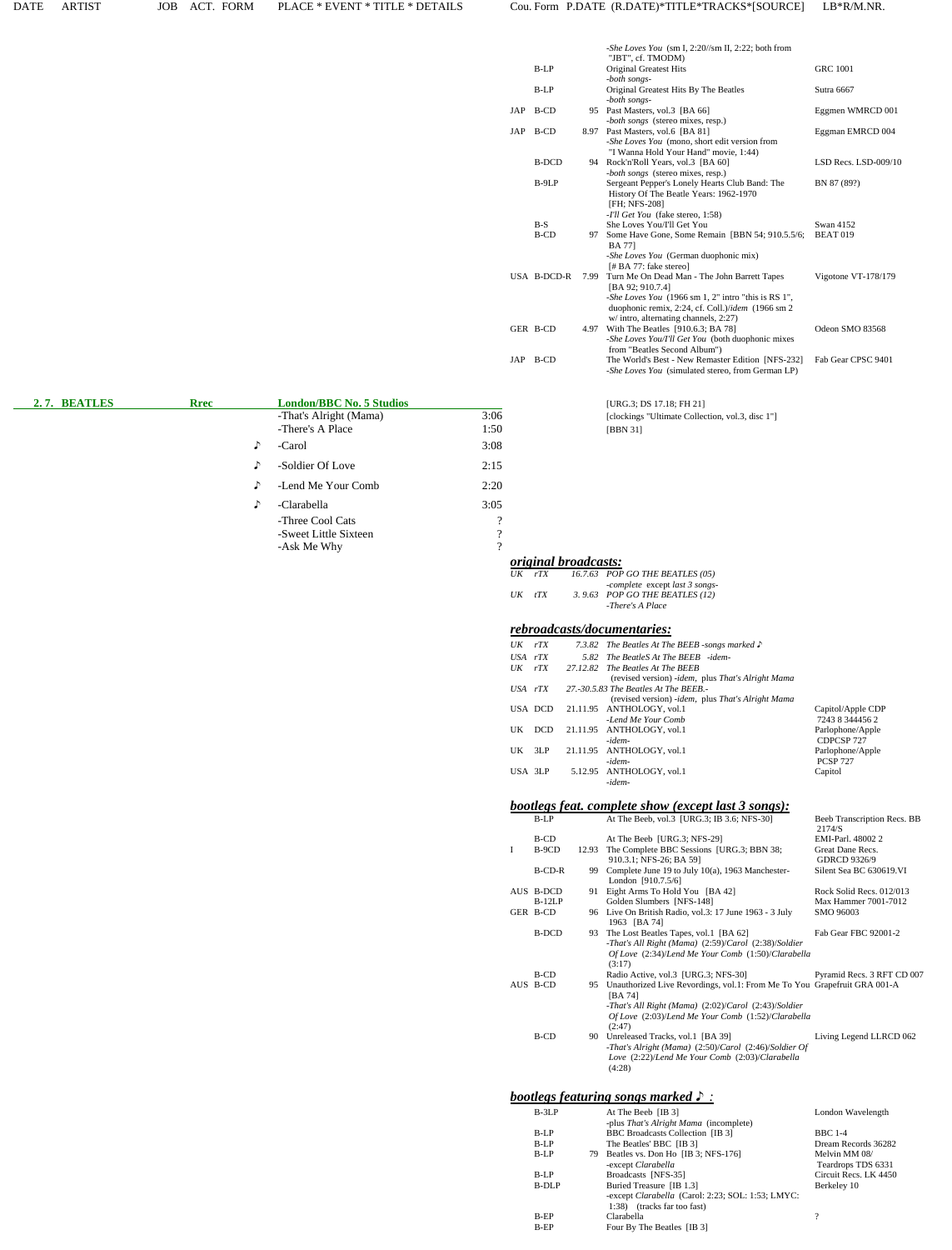|   | B-DCD<br>B-DLP |      | From Us To You [BBN III.6; NFS-35]<br>Live At The BBC 1962-65 [NFS-36]                                                                                                                                                            | Swinging Pig TSP-CD-015-2<br>RSR/International RSR 252                    |
|---|----------------|------|-----------------------------------------------------------------------------------------------------------------------------------------------------------------------------------------------------------------------------------|---------------------------------------------------------------------------|
|   | B-LP           |      | -plus That's Alright Mama<br>Reunion Nonsense [IB 1.3]                                                                                                                                                                            |                                                                           |
|   |                |      | -except Clarabella (Carol: 2:23; SOL: 1:53; LMYC:<br>1:38                                                                                                                                                                         |                                                                           |
|   | B-LP           |      | 79 Silver Lining [DS]<br>-except Clarabella                                                                                                                                                                                       | Midwest Music MM-08                                                       |
|   | B-LP           |      | A Two Hour Radio Programme<br>BBC, 1962-1966                                                                                                                                                                                      | <b>CBB 20</b>                                                             |
|   | EUR B-4CD      |      | 95 The Ultimate Collection, vol.3, disc 1: The Radio Years Yellow Dog YDB 301-304<br>At The Beeb [BBN 45; 910.4.1; NFS-92; BA 64]<br>-plus That's All Right (Mama) (beginning missing, as is<br>the intro of "Lend Me Your Comb") |                                                                           |
|   | B-CD           |      | 93 The Ultimate Unreleased Collection, vol.1<br>[NFS-41.216; BA 55]                                                                                                                                                               | Adam VIII Ltd. CD 49-012                                                  |
|   | B-LP           |      | -plus That's All Right (Mama)<br>Yesterday, Today And Forever                                                                                                                                                                     | $P-2$                                                                     |
|   |                |      | <b>bootlegs featuring single songs:</b>                                                                                                                                                                                           |                                                                           |
|   | <b>B-CD</b>    | 89   | All You Need Is This [BA 33]<br>-Soldier Of Love (2:00)/That's Alright (Mama) (2:57)/<br>Carol (2:35)                                                                                                                             | Living Legend Recs. LLRCD 034                                             |
| I | $B-5CD$        | 8.94 | Artifacts II, vol.1 (Youngblood 1960-1963) [NFS-<br>174; BA 62]                                                                                                                                                                   | Big Music Big BX 008                                                      |
|   | B-LP           |      | -Soldier Of Love (2:36)<br>At The Beeb, vol.5<br>-There's A Place                                                                                                                                                                 |                                                                           |
|   | B-LP           |      | Beatles vs. Chuck Berry<br>-Carol                                                                                                                                                                                                 | Original Rock 1000                                                        |
|   | B-LP           |      | Beatles vs. C. Perkins<br>-Lend Me Your Comb                                                                                                                                                                                      | Original Rock 1003                                                        |
|   | B-LP           |      | Beautiful Dreamer [IB 1.3; NFS-35]<br>-That's Alright (Mama) (complete)/There's A Place                                                                                                                                           | DreamRecs. NEM 61842                                                      |
|   | B-DLP          |      | JL: Chronicle, pt.1 (The Beatle Years) [IB 15; NFS-260]Toasted Recs. Works TWR<br>-Soldier Of Love                                                                                                                                | 1940                                                                      |
|   | B-DLP          |      | Decca Audition Outtakes [IB 1]<br>-There's A Place                                                                                                                                                                                | 3640 A/B; 3641 A/B                                                        |
|   | B-LP           |      | 87 Dig It [DS; IB 3.8; NFS-184]<br>-There's A Place [# IB 3.8; NFS-184:                                                                                                                                                           | NEMS Recs. FAB-1234                                                       |
|   | <b>B-CD</b>    | 87   | That's All Right (Mama) instead, 2:53]<br>Dig It! [NFS-185]                                                                                                                                                                       | Toasted/Condor                                                            |
|   | $B-$           |      | -Soldier Of Love/That's Alright (Mama)<br>Demo Session                                                                                                                                                                            |                                                                           |
|   | B-LP           |      | -Carol/Lend Me Your Comb<br>Directly From Santa Claus [IB 1]                                                                                                                                                                      | SC 007                                                                    |
|   | B-CD           |      | ? - There's A Place (1:50; cf. 21. 7., Easy Beat)<br>Documents, vol.1 [NFS-185; BA 33]<br>-Soldier Of Love $(1:59)/That's Alright (Mama) (2:56)/$                                                                                 | Oh Boy 1-9129                                                             |
|   | $B-LP$         |      | Carol (2:35)<br>Happy Birthday [IB 3]                                                                                                                                                                                             |                                                                           |
|   | GER B-6CD      |      | -Soldier Of Love<br>2.99 The History Of The Beatles, vols.1-6: vol.1 (1962-1963) Birthday Recs. BR 023<br>[BA 90]                                                                                                                 |                                                                           |
|   | B-LP           |      | ?-Carol (2:39)<br>I Forgot To Remember                                                                                                                                                                                            | $\overline{?}$                                                            |
|   | B-LP           |      | -Carol/Lend Me Your Comb<br>It Was 20 Years Ago Today [IB 8; NFS-194]                                                                                                                                                             | TMOQ                                                                      |
|   | B-DLP          |      | -Soldier Of Love (2:00)<br>A Knight's Hard Day [FH; IB 13; NFS-234]                                                                                                                                                               | "Apple Recs." Sapcor 31                                                   |
|   | B-DLP          |      | -That's Alright (Mama)<br>Magical Mystery Tour, Plus Beatles' Rarities<br>And True Collector's Items [IB 3; NFS-198]                                                                                                              | Wizardo WRMB 310                                                          |
|   | B-LP           |      | -Soldier Of Love<br>Mean Mr. Mustard [IB 3]                                                                                                                                                                                       |                                                                           |
|   | B-CD           |      | -Soldier Of Love<br>95 More Live At The BBC [BA 67]                                                                                                                                                                               | Wonder Minnow WM 1001                                                     |
|   | B-DLP          |      | -Lend Me Your Comb<br>One, Two, Three, Four [FH; IB 3; NFS-204]                                                                                                                                                                   | Big Jolly Recs. JR 008                                                    |
|   | B-LP           |      | -That's Alright (Mama) (complete)<br>Original Demo Sessions                                                                                                                                                                       | Wizardo 308                                                               |
|   | B-LP           |      | -Carol/Lend Me Your Comb<br>Original Audition Tape, circa 1962 [IB 3; NFS-38]                                                                                                                                                     | Wizardo WRMB 308                                                          |
|   |                |      | -Carol [IB 3: not Radio Luxembourg!!]/<br>Lend Me Your Comb                                                                                                                                                                       |                                                                           |
|   | B-LP           |      | Outtakes, vol.2 [IB 1]<br>-There's A Place                                                                                                                                                                                        | TMOQ 71049                                                                |
|   | B-LP           |      | Peace Of Mind [IB 3]<br>-Carol/Lend Me Your Comb                                                                                                                                                                                  | Berkeley 2009;<br>Contra Band CBM 3670                                    |
|   | B-DLP          |      | Please Release Me [FH; IB 13]<br>-There's A Place/Lend Me Your Comb                                                                                                                                                               | "Apple Recs." Sapcor 29                                                   |
|   | B-LP           |      | Pop Goes The Beatles [IB 1]<br>? -There's A Place/Lend Me Your Comb                                                                                                                                                               | $\overline{\cdot}$                                                        |
|   | <b>B-DLP</b>   |      | Re-Introducing The Beatles [FH; IB 13; NFS-20.236]<br>-Carol/Clarabella                                                                                                                                                           | "Apple Recs." Sapcor 28                                                   |
|   | B-LP           |      | Scraps<br>-Lend Me Your Comb                                                                                                                                                                                                      | Reign 001                                                                 |
|   | B-9LP          |      | Sergeant Pepper's Lonely Hearts Club Band: The<br>History Of The Beatle Years: 1962-1970<br>[FH: NFS-208] -Carol                                                                                                                  | BN 87 (89?)                                                               |
|   | B-LP<br>B-CD   | 1.90 | Soldier Of Love [FH; IB 3; NFS-210]<br>-Soldier Of Love (1:52)<br>Something Extra [BBN IV.1.2; BA 37]                                                                                                                             | Contra Band CBM B 208;<br>King Kong TB 1022<br>The Genuine Pig TGP-CD 107 |
|   | B-LP           |      | -Soldier Of Love<br>Spare Parts [IB 8]                                                                                                                                                                                            | Bird Brain Recs. BBR 001                                                  |
|   | B-LP           |      | ? - That's All Right (Mama)<br>Stockholm 1964 [IB 1]                                                                                                                                                                              | <b>Instant Analysis 4179</b>                                              |
|   | B-CD           |      | ? - There's A Place<br>Strawberry Fields [NFS-213]                                                                                                                                                                                | <b>Toasted Condor 1988</b>                                                |
|   | B-LP           |      | -Carol<br>Studio Outtake Recordings 1962-1964 [FH; IB 1;                                                                                                                                                                          | Wizardo WRMB 326; Wizard                                                  |
|   | B-LP           |      | NFS-40] -There's A Place<br>Studio Sessions, vol.2 [DS; IB 1; NFS-40]                                                                                                                                                             | Recs. VCS 526<br>Contra Band CBM WEC 3641                                 |
|   | B-LP           | 75   | ? -There's A Place<br>Their Greatest Unreleased [DS; IB 3; NFS-215]                                                                                                                                                               | Melvin Recs. MM 001                                                       |
|   | B-DLP          |      | -Soldier Of Love<br>Withered Beatles [FH; IB 13; NFS-237]                                                                                                                                                                         | "Apple Recs." Sapcor 30                                                   |
|   | B-LP           |      | -Soldier Of Love<br>Words Of Love [IB 1]<br>-There's A Place                                                                                                                                                                      |                                                                           |
|   |                |      |                                                                                                                                                                                                                                   |                                                                           |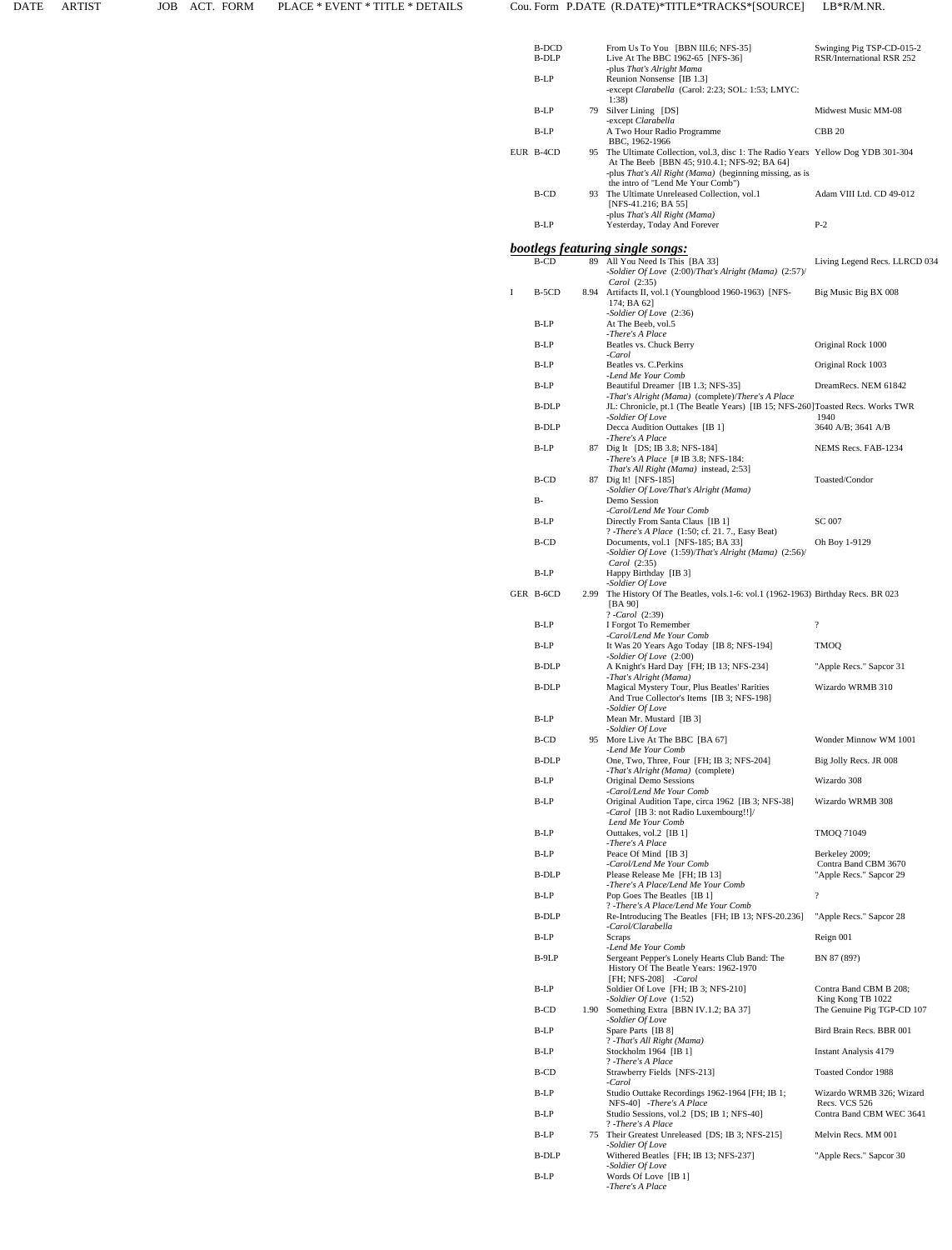| 3.7. BEATLES            | <b>Rrec</b>                            | <b>Manchester/Playhouse Theatre</b><br>-From Me To You<br>-A Taste Of Honey<br>-Twist And Shout                                                                                                                | 1:50<br>1:55                                 |                                                                                                                                           | [URG.3; DS 17; FH 21; # A56: rTX]                                                                                                                                                                                                                                                                                                                                                                                                                                                                                                                                                                                                                                                                                                                                                                                                                                                                                                                                                                                                                                                                                                                         | [NFS-391]                                                                                                                                                                         |
|-------------------------|----------------------------------------|----------------------------------------------------------------------------------------------------------------------------------------------------------------------------------------------------------------|----------------------------------------------|-------------------------------------------------------------------------------------------------------------------------------------------|-----------------------------------------------------------------------------------------------------------------------------------------------------------------------------------------------------------------------------------------------------------------------------------------------------------------------------------------------------------------------------------------------------------------------------------------------------------------------------------------------------------------------------------------------------------------------------------------------------------------------------------------------------------------------------------------------------------------------------------------------------------------------------------------------------------------------------------------------------------------------------------------------------------------------------------------------------------------------------------------------------------------------------------------------------------------------------------------------------------------------------------------------------------|-----------------------------------------------------------------------------------------------------------------------------------------------------------------------------------|
|                         |                                        |                                                                                                                                                                                                                | 2:30                                         | <i>original broadcast:</i><br>$UK$ $rTX$                                                                                                  | 4.7.63 THE BEAT SHOW -complete-                                                                                                                                                                                                                                                                                                                                                                                                                                                                                                                                                                                                                                                                                                                                                                                                                                                                                                                                                                                                                                                                                                                           |                                                                                                                                                                                   |
|                         |                                        |                                                                                                                                                                                                                |                                              | bootlegs:<br>B-9CD<br><b>B-CD-R</b><br>GER B-CD                                                                                           | 12.93 The Complete BBC Sessions [URG.3; BBN 38;<br>910.3.1; NFS-26; BA 591<br>-A Taste Of Honey/Twist And Shout<br>99 Complete June 19 to July 10(a), 1963 Manchester-<br>London [910.7.5/6]<br>-A Taste Of Honey/Twist And Shout<br>96 Live On British Radio, vol.3: 17 June 1963 - 3 July<br>1963 [BA 74]<br>-A Taste Of Honey/Twist And Shout (?)                                                                                                                                                                                                                                                                                                                                                                                                                                                                                                                                                                                                                                                                                                                                                                                                      | Great Dane Recs.<br>GDRCD 9326/9<br>Silent Sea BC 630619.VI<br>SMO 96003                                                                                                          |
| 4.7. BEATLES            | tTX                                    | "The Beat Show" (BBC)                                                                                                                                                                                          |                                              | $\overline{UK}$                                                                                                                           | [ $URG.3$ ; $EOB$ ]<br>3.7.63 From Me To You<br>A Taste Of Honey<br><b>Twist And Shout</b>                                                                                                                                                                                                                                                                                                                                                                                                                                                                                                                                                                                                                                                                                                                                                                                                                                                                                                                                                                                                                                                                |                                                                                                                                                                                   |
| 5.7. BEATLES            | live                                   | <b>Oldhill/Plaza Ballroom</b><br>$(w/Denny \& Diplomates)$                                                                                                                                                     |                                              |                                                                                                                                           | [ $URG.3$ ; $TBA$ ]                                                                                                                                                                                                                                                                                                                                                                                                                                                                                                                                                                                                                                                                                                                                                                                                                                                                                                                                                                                                                                                                                                                                       |                                                                                                                                                                                   |
| 6.7. BEATLES            | live                                   | <b>Northwich/Memorial Hall</b>                                                                                                                                                                                 |                                              |                                                                                                                                           | [URG.3]                                                                                                                                                                                                                                                                                                                                                                                                                                                                                                                                                                                                                                                                                                                                                                                                                                                                                                                                                                                                                                                                                                                                                   |                                                                                                                                                                                   |
| 7.7. BEATLES            | live                                   | <b>Blackpool/ABC</b>                                                                                                                                                                                           |                                              |                                                                                                                                           | [ $URG.3$ ; $TBA$ ]                                                                                                                                                                                                                                                                                                                                                                                                                                                                                                                                                                                                                                                                                                                                                                                                                                                                                                                                                                                                                                                                                                                                       |                                                                                                                                                                                   |
| <b>8.-13.7. Beatles</b> | live                                   | <b>Margate/Winter Gardens</b><br>(2 shows per night; w/ Billy J.Kramer & Dakotas)                                                                                                                              |                                              |                                                                                                                                           | [URG.3; TBA]                                                                                                                                                                                                                                                                                                                                                                                                                                                                                                                                                                                                                                                                                                                                                                                                                                                                                                                                                                                                                                                                                                                                              |                                                                                                                                                                                   |
|                         |                                        | -Roll Over Beethoven<br>-Thank You Girl<br>-Chains<br>-Please Please Me<br>-A Taste Of Honey<br>-I Saw Her Standing There<br>-Baby It's You<br>-From Me To You<br>-Twist And Shout                             |                                              |                                                                                                                                           |                                                                                                                                                                                                                                                                                                                                                                                                                                                                                                                                                                                                                                                                                                                                                                                                                                                                                                                                                                                                                                                                                                                                                           |                                                                                                                                                                                   |
| 10.7. BEATLES           | <b>Rrec</b><br>♪<br>♪<br>$\mathcal{L}$ | <b>London/BBC No 2 Studio</b><br>-Sweet Little Sixteen<br>-Nothin' Shakin' (But The Leaves On<br>The Tree)<br>-Love Me Do<br>-Lonesome Tears In My Eyes<br>-So How Come (No One Loves Me)<br>-A Taste Of Honey | 2:23<br>3:02<br>2:35<br>2:40<br>1:55<br>2:00 |                                                                                                                                           | [URG.3; DS 18; FH 22]                                                                                                                                                                                                                                                                                                                                                                                                                                                                                                                                                                                                                                                                                                                                                                                                                                                                                                                                                                                                                                                                                                                                     |                                                                                                                                                                                   |
|                         |                                        |                                                                                                                                                                                                                |                                              | <i><u><b>original broadcast:</b></u></i><br>$UK$ $rTX$                                                                                    | 23.7.63 POP GO THE BEATLES (06) -complete-                                                                                                                                                                                                                                                                                                                                                                                                                                                                                                                                                                                                                                                                                                                                                                                                                                                                                                                                                                                                                                                                                                                |                                                                                                                                                                                   |
|                         |                                        |                                                                                                                                                                                                                |                                              | $\overline{UK}$<br>rTX<br>USA rTX<br>UK<br>rTX<br>USA rTX<br>2CD<br>$B-3LP$<br>B-LP<br>B-9CD<br>$\mathbf I$<br>B-CD-R<br>GER B-CD<br>B-CD | rebroadcasts/documentaries:<br>7.3.82 The Beatles At The BEEB -Lonesome Tears In My Eyes<br>5.82 The Beatles At The BEEB -idem-<br>27.12.82 The Beatles At The BEEB (revised version) -songs marked ♪<br>plus Sweet Little Sixteen<br>27.-30.5.83 The Beatles At The BEEB<br>(revised version) -idem-<br>BEATLES AT THE BBC -A Taste Of Honey (1:58)<br><b>bootlegs feat.</b> (almost) complete show:<br>'83 At The Beeb [IB 3]<br>-complete except Love Me Do<br>At The Beeb, vol.4 [URG.3; IB 3.9; NFS-30]<br>-complete except Love Me Do [# IB 3.9; NFS-30:<br>A Taste Of Honey not mentioned; "So How Come"<br>incomplete]<br>12.93 The Complete BBC Sessions [URG.3; BBN 38;<br>910.3.1; NFS-26; BA 59]<br>-complete except A Taste Of Honey<br>99 Complete June 19 to July 10(a), 1963 Manchester-<br>London [910.7.5/6]<br>-complete, "A Taste Of Honey" as second song<br>10.96 Live On British Radio, vol.4: 10 July 1963 - 16 July<br>1963 [BA 75]<br>-complete programme-<br>Radio Active, vol.4 [URG.3; NFS-30]<br>-complete except Love Me Do [# NFS-30 A Taste<br>Of Honey not mentioned]<br>bootlegs feat. songs marked $\triangleright$ : | London Wavelength<br>Beeb Transcription Recs. BB<br>2175/S<br>Great Dane Recs.<br><b>GDRCD 9326/9</b><br>Silent Sea BC 630619.VI<br>Odeon SMO 96004<br>Pyramid Recs. 4 RFT CD 008 |
|                         |                                        |                                                                                                                                                                                                                |                                              | $B-LP$                                                                                                                                    | Johnny And The Moondogs - Air Time                                                                                                                                                                                                                                                                                                                                                                                                                                                                                                                                                                                                                                                                                                                                                                                                                                                                                                                                                                                                                                                                                                                        | Subway MX-4729                                                                                                                                                                    |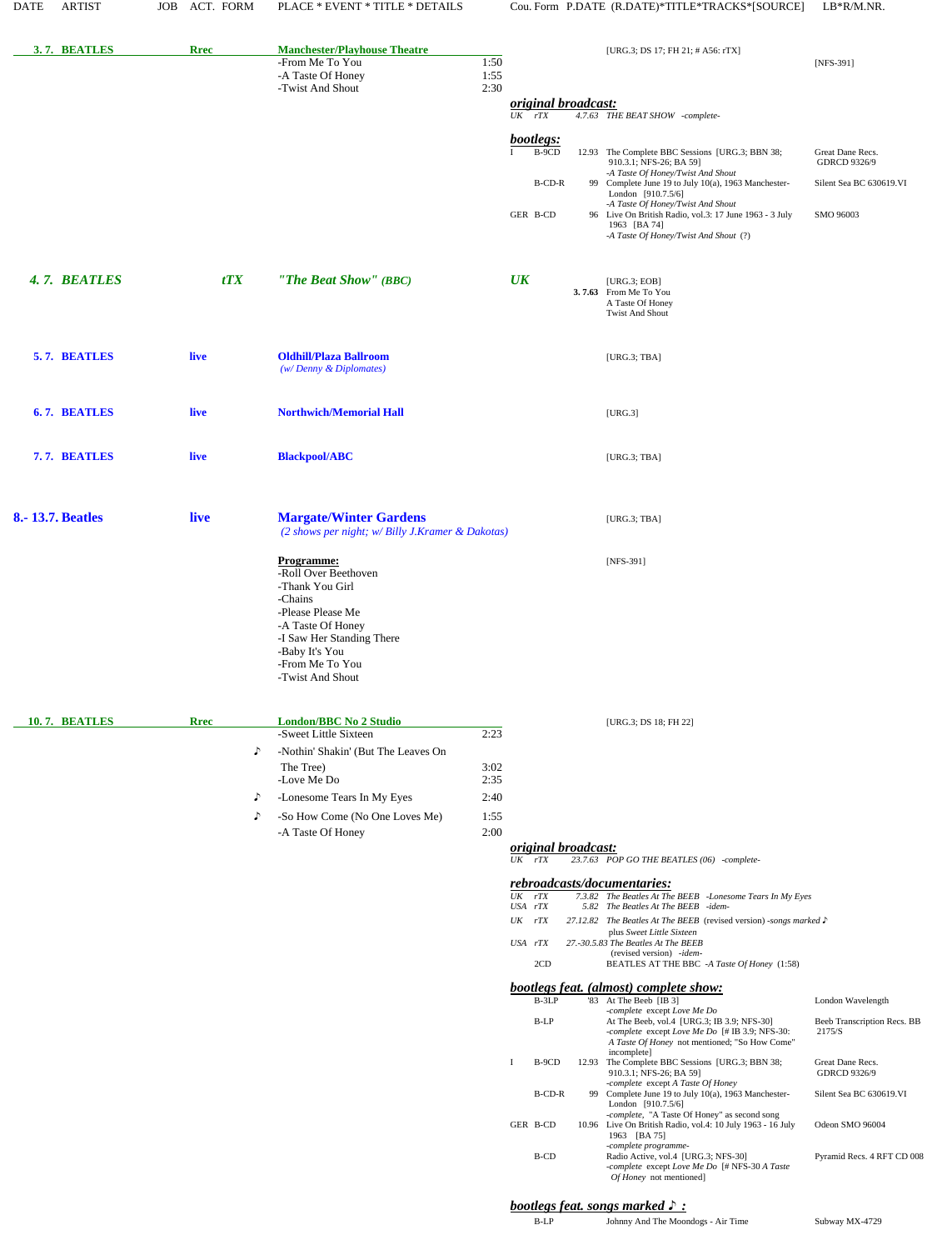|     | B-LP                             |      | [IB 3; NFS-28]<br>As Sweet As You Are [NFS-29]                                                                                                                                                         | Dittolino Discs D1/Contra                                        |
|-----|----------------------------------|------|--------------------------------------------------------------------------------------------------------------------------------------------------------------------------------------------------------|------------------------------------------------------------------|
|     | B-LP                             |      | Beatlemania; 20 Never Published Songs 1963-1969                                                                                                                                                        | Band CBM3316/KO 408<br>Zakatecas ST 57 633 XU                    |
|     | B-LP<br>B-LP                     |      | $[NFS-176]$<br>The Beatles' BBC [IB 3]<br>The Beatles' Broadcasts (?)                                                                                                                                  | Dream Records 36282<br>ORO 6365                                  |
|     | B-LP                             |      | -except So How Come~<br>Decca Audition Tape                                                                                                                                                            | Berkeley 03                                                      |
|     | B-LP<br>B-LP                     |      | Decca Audition Tapes [IB 3]<br>The Deccagone Sessions [IB 3; NFS-23]                                                                                                                                   | Berkeley 102<br>Smilin' Ears                                     |
|     | B-                               |      | -except Lonesome Tears In My Eyes<br>Demo Sessions                                                                                                                                                     |                                                                  |
|     | B-DLP<br><b>B-DCD</b>            |      | Don't Pass Me By [FH; IB 3]<br>From Us To You [BBN III.6; NFS-35]                                                                                                                                      | Contra Band CBM RI 33<br>Swinging Pig TSP-CD-015-2               |
|     | B-LP<br>B-LP                     |      | I Forgot To Remember<br>Johnny And The Moondogs: Silver Days [NFS-28]                                                                                                                                  | ?<br>Warwick M 16051                                             |
|     | JAP B-LP<br><b>B-DLP</b><br>B-LP |      | 94 Johnny And The Moondogs: Silver Days [BA 64]<br>Live At The BBC 1962-65 [NFS-36]<br>Original Audition Tape, circa                                                                                   | Warwick M 16081<br>RSR/International RSR 252<br>Wizardo WRMB 308 |
|     | B-LP                             |      | 1962 [NFS-38]<br>Piss Off Pete [FH]                                                                                                                                                                    | $B-5$                                                            |
|     | B-CD<br>B-LP                     | 91   | Twenty Never Published Songs [BA 44]<br>21 (The New 21) [IB 3; NFS-199. 216]                                                                                                                           | Fab Four Rarities FFR 9116<br>Melvin Recs. MM 06                 |
|     | JAP B-CD                         |      | [NFS-199. 216: "So How Come" not listed]<br>94 21 (The New 21) [BA 64]                                                                                                                                 | Melvin/Overby MMCD-03                                            |
|     | B-CD                             |      | [BA 64: "So How Come" not listed]<br>93 The Ultimate Unreleased Collection, vol.1<br>[NFS-41.216; BA 55]                                                                                               | Adam VIII Ltd. CD 49-012                                         |
|     | AUS B-CD                         |      | -plus Sweet Little Sixteen<br>95 Unauthorized Live Revordings, vol.1: She Loves You<br>[BA 74]                                                                                                         | Grapefruit GRA 001-B                                             |
|     | B-CD                             |      | -So How Come (1:47)/Nothin' Shakin' (3:00)/Lonesome<br>Tears In My Eyes (2:44)/Sweet Little Sixteen (2:20)<br>90 Unreleased Tracks, vol.2 [BA 39]<br>-Nothin' Sahkin' (3:02)/Lonesome Tears In My Eyes | Living Legend LLRCD 063                                          |
|     |                                  |      | $(2:42)/So$ How Come $(1:51)$<br>Withered Beatles [FH; IB 13; NFS-237]                                                                                                                                 |                                                                  |
|     | B-DLP                            |      | -except Lonesome Tears In My Eyes                                                                                                                                                                      | "Apple Recs." Sapcor 30                                          |
|     | B-LP                             |      | With Love From Us To You [FH; IB 3; NFS-41]<br>-except So How Come                                                                                                                                     | Oro Records 6365                                                 |
|     | B-LP                             |      | Yellow Matter Custard [DS; IB 3; NFS-29]                                                                                                                                                               | Contra Band CBM 2 C1/D1;<br>CBM 204; Shalom3316C/D;              |
|     | JAP B-CD                         |      | 94 Yellow Matter Custard [BBN 38; BA 63]                                                                                                                                                               | TMOQ 71032<br>TMOQ (71032)                                       |
|     |                                  |      | (all songs twice)                                                                                                                                                                                      |                                                                  |
|     | USA B-CD-R                       |      | <b>bootlegs featuring single songs:</b><br>01 All Together Now [Bf 131]                                                                                                                                | Vigotone                                                         |
| Ι   | B-5CD                            | 94   | -Love Me Do (ac.g. version, 1:26)<br>Artifacts II, disc 1 (Youngblood, 1960-63) [910.5.1;                                                                                                              | Big Music Big BX 008                                             |
|     |                                  |      | NFS-174; BA 62]<br>-Love Me Do (1:24) [# NFS-174; BA 62:                                                                                                                                               |                                                                  |
|     | B-LP                             |      | "home tape Jan.63]<br>Back In The Saddle - 8th Amendment [IB 1.3]                                                                                                                                      | ZAP 7872                                                         |
|     |                                  |      | -Nothin' Shakin' (But The Leaves On The Tree)<br>$(2:45; \text{ too fast}!)$                                                                                                                           |                                                                  |
|     | B-LP                             |      | Beatles vs. The World vol.2<br>-Lonesome Tears In My Eyes                                                                                                                                              | Original Rock 1006                                               |
|     | B-LP                             |      | Beautiful Dreamer [IB 3; NFS-35]<br>-Sweet Little Sixteen (complete)                                                                                                                                   | Dream Recs.NEM61842                                              |
| JAP | <b>B-DCD</b>                     | 6.00 | Broadcast Collection Trailer, vol.1 [BA 98]<br>-intro/Sweet Little Sixteen (2:30, incl. 10" Rodney Burke                                                                                               | Yellow Dog YD 075                                                |
|     |                                  |      | intro/A Taste Of Honey (1:56)/Nothin' Shakin' (2:57)/<br>Love Me Do (2.27)/Lonesome Tears (2:45)/So How                                                                                                |                                                                  |
|     | B-LP                             |      | Come (2:12, incl. 8" GH intro and 11" outro)<br><b>Broadcasts Collection</b>                                                                                                                           | <b>BBC 1-4</b>                                                   |
|     | B-DLP                            |      | -Lonesome Tears In My Eyes<br>Buried Treasure [IB 1.3]                                                                                                                                                 |                                                                  |
|     | <b>B-DLP</b>                     |      | -Nothin' Shakin' (2:45; too fast!)<br>Decca Audition Outtakes [IB 1.3]                                                                                                                                 | 3640 AB/3641A/B                                                  |
|     | B-CD                             |      | -Love Me Do<br>93 Early Times - Never Released 1963-1966 Live Tracks                                                                                                                                   | Beatle Boots Music Audifön                                       |
|     |                                  |      | [BA 63]<br>-Love Me Do (ac.g. version)                                                                                                                                                                 | <b>BB</b> 1001                                                   |
|     | B-LP                             |      | Eight Arms To Hold You [IB 1]<br>-Love Me $Do$ /??                                                                                                                                                     |                                                                  |
|     | B-CD                             |      | 92 Garage Tapes [910.5.1; 910.5.5/6; BA 51]<br>-Love Me Do (ac.g. version, 1:26)                                                                                                                       | Kremo Music Prods. SELCD 18                                      |
|     | B-DLP                            |      | A Knight's Hard Day [FH; IB 13; NFS-234]<br>-Sweet Little Sixteen                                                                                                                                      | "Apple Recs." Sapcor 31                                          |
|     | B-LP                             |      | The Last Beetle Record [IB 1.3]<br>-Love Me $Do$ /??                                                                                                                                                   | Wizardo WRMB 393                                                 |
|     | B-LP                             |      | Liverpool Flash [IB 1.3]<br>-Love Me Do                                                                                                                                                                | ZAP 7869                                                         |
|     | B-DCD                            | 93.  | The Lost Beatles Tapes, vol.1 [BA 62]<br>-Sweet Little Sixteen (2:32)/Lonesome Tears In My Eyes<br>$(2:42)/Nothin' Shakin'$ $(3:37)/So$ How Come $(1:46)$                                              | Fab Gear FBC 92001-2                                             |
|     | $B-LP$                           |      | The Lost Beebs [URG.3; FH; NFS-38; BA 32]                                                                                                                                                              | <b>Tiger Beat Records</b>                                        |
|     | AUS B-CD                         |      | -Love Me Do<br>92 The Lost Beebs [NFS-36; BA 47]<br>-Love Me Do/Nothin' Shakin'/Sweet LIttle Sixteen                                                                                                   | TBR/LP 2<br>Adam VIII CD 49-034                                  |
|     | B-CD                             |      | 93 Nothing But Aging [BA 55]<br>-Love Me Do (ac.g. version)                                                                                                                                            | Pepperland Recs. 1081                                            |
|     | B-DLP                            |      | One, Two, Three, Four [FH; IB 3; NFS-204]                                                                                                                                                              | Big Jolly Recs. JR 008                                           |
|     | B-LP                             |      | -Sweet Little Sixteen (complete)<br>Outtakes, vol.1 $[IB 1.3]$                                                                                                                                         | TMOQ 71048                                                       |
|     | B-DLP                            |      | -Love Me $Do/??$<br>Please Release Me [FH; IB 13; NFS-235]<br>-Lonesome Tears In My Eyes                                                                                                               | "Apple Recs." Sapcor 29                                          |
|     | B-LP                             |      | Rarest No. 7 [IB 1]                                                                                                                                                                                    | <b>TAKRL 1998</b>                                                |
|     | B-DLP                            |      | -Love Me Do $(2:25)$<br>80 Recovered Tracks [DS; IB 1.3; NFS-205]                                                                                                                                      | Cornoby Records FF-9                                             |
|     | B-LP                             |      | -Love Me Do<br>Second To None [IB 1.3; ?NFS-87]                                                                                                                                                        | <b>SODD 009</b>                                                  |
|     | B-LP                             |      | -Love Me $Do$ /??<br>Spare Parts [IB 8]                                                                                                                                                                | Bird Brain Recs. BBR 001                                         |
|     | B-LP                             |      | -Lonesome Tears In My Eyes<br>Studio Outtake Recordings 1962-1964 [FH; IB 1.3;                                                                                                                         | Wizardo WRMB 326; Wizard                                         |
|     | B-LP                             |      | $NFS-40$ ] -Love Me Do (2:20)<br>Studio Sessions, vol.1 [DS; IB 1.3; NFS-40]                                                                                                                           | Recs. VCS 526<br>Contra Band CBM 3640                            |
|     | B-LP                             |      | -Love Me Do<br>30 Nostalgia Hits [IB 1]<br>-Love Me Do                                                                                                                                                 |                                                                  |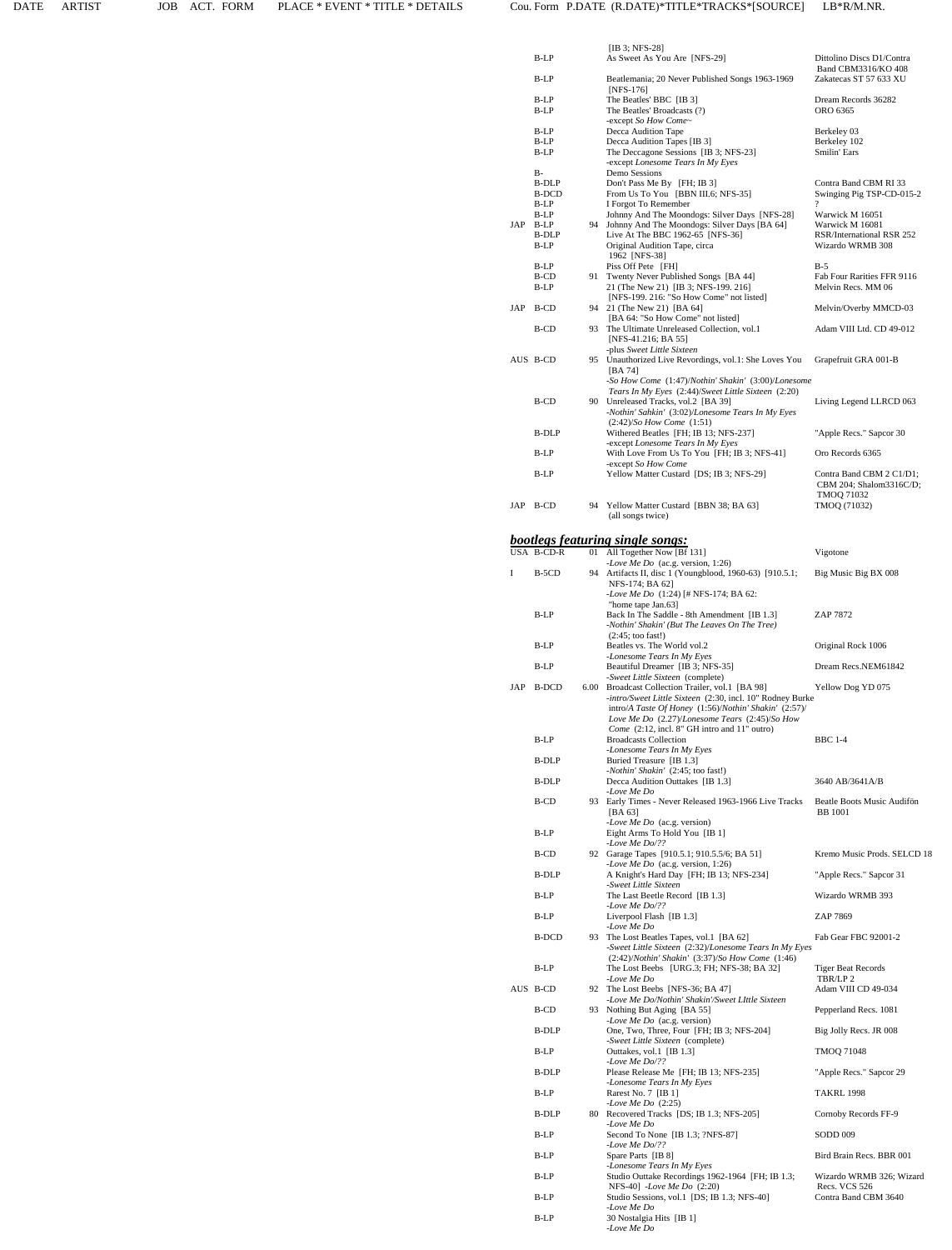### DATE ARTIST JOB ACT. FORM PLACE \* EVENT \* TITLE \* DETAILS Cou. Form P.DATE (R.DATE)\*TITLE\*TRACKS\*[SOURCE] LB\*R/M.NR.

| $B-I.P$ | A Two Hour Radio Programme - BBC, 1962-1966<br>-Lonesome Tears In My Eyes        | <b>CBB 20</b>                          |
|---------|----------------------------------------------------------------------------------|----------------------------------------|
| B-CD    | 90 Unreleased Tracks, vol.1 [BA 39]<br>-Sweet Little Sixteen (2:28)              | Living Legend LLRCD 062                |
| $B-I.P$ | The Very Best Of The Beatles' Rarest, vol.2 [FH;<br>IB 1.3] -Love Me Do $(2:23)$ | Kornyfone Records<br><b>TKRWM 1986</b> |
| $B-I.P$ | The Very Best Of The Beatles' Rarest No. 7 [IB 1.3]<br>-Love Me Do $(2:25)$      | Kornyfone Records TAKRL<br>1998        |
| $B-I.P$ | Words Of Love [IB 1]<br>-Love Me Do $(2:20)$                                     |                                        |
| $B-I.P$ | Youngblood [IB 3; NFS-41]<br>-Sweet Little Sixteen (1:32 excerpt)                | Audifoen BVP 005                       |
|         |                                                                                  |                                        |

 **10. 7. BEATLES Rrec London/BBC No. 2 Studio** [URG.3; DS 18; FH 22]

*UK rTX 30.7.63 POP GO THE BEATLES (07) -complete-*

 *original broadcast:*

| 10.7. BEATLES | <b>Rrec</b> |   | London/BBC No. 2 Studio       |      |
|---------------|-------------|---|-------------------------------|------|
|               |             | ♪ | -Memphis, Tennessee           | 2:15 |
|               |             | ♪ | -Do You Want To Know A Secret | 1:50 |
|               |             |   | -Till There Was You           | 2:15 |
|               |             |   | -Matchbox                     | 2:00 |
|               |             |   | -Please Mr. Postman           | 2:15 |

♪ -The Hippy Hippy Shake 1:59

| UK  | rTX          |          | <u>rebroadcasts/documentaries:</u><br>7.3.82 The Beatles At The BEEB (?) -Memphis/Do You Want                                     |                             |
|-----|--------------|----------|-----------------------------------------------------------------------------------------------------------------------------------|-----------------------------|
|     |              |          | To Know A Secret/Matchbox/Hippy Hippy Shake                                                                                       |                             |
|     | USA rTX      | 5.82     | The Beatles At The BEEB (?) -idem-                                                                                                |                             |
| UK  | rTX          | 27.12.82 | The Beatles At The BEEB<br>(revised version) (?) -idem-                                                                           |                             |
|     | USA rTX      |          | 27.-30.5.83 The Beatles At The BEEB<br>(revised version) $(?)$ -idem-                                                             |                             |
|     | $B-3LP$      |          | <u>bootlegs featuring (almost) complete show:</u><br>At The Beeb [IB 1-3]                                                         | London Wavelength           |
|     |              |          | -complete except Till There Was You                                                                                               |                             |
|     | $B-LP$       |          | At The Beeb, vol.4 [URG.3; IB 3.9; NFS-30]                                                                                        | Beeb Transcription Recs. BB |
|     | B-3LP        |          | -complete show-<br>The BBC 1962-1966 [IB 1.2]                                                                                     | 2175/S<br>$CBB-20$          |
|     |              |          | -complete except Till There Was You                                                                                               |                             |
|     | B-LP         |          | Broadcasts Collection [IB 1-3]                                                                                                    | <b>BBC</b> 1-4              |
|     |              |          | -complete except Please Mr. Postman [# IB 3:<br>complete except Till There Was You ]                                              |                             |
| I   | B-9CD        |          | 12.93 The Complete BBC Sessions [URG.3; BBN 38;                                                                                   | Great Dane Recs.            |
|     |              |          | 910.3.1; NFS-26; BA 59]                                                                                                           | GDRCD 9326/9                |
|     | <b>B-DCD</b> |          | -complete show-<br>From Us To You [BBN III.6; NFS-35]                                                                             | Swinging Pig TSP-CD-015-2   |
|     |              |          | -complete except Till There Was You                                                                                               |                             |
|     | GER B-CD     |          | 10.96 Live On British Radio, vol.4: 10 July 1963 - 16 July<br>1963 [BA 75]                                                        | Odeon SMO 96004             |
|     | B-CD         |          | -complete show-<br>Radio Active, vol.4 [URG.3; NFS-30]                                                                            | Pyramid Recs. 4 RFT CD 008  |
|     |              |          | -complete show-                                                                                                                   |                             |
|     |              |          | <b>bootlegs featuring songs marked <math>\mathcal{S}</math>:</b>                                                                  |                             |
|     | $B-LP$       |          | Broadcasts [IB 1.2; NFS-35]                                                                                                       | Circuit Recs. LK 4450       |
|     |              |          | -except Do You Want To Know A Secret [IB 1: song                                                                                  |                             |
|     |              |          | included!; IB 3; NFS-35: show complete except<br>Please Mr. Postman ]                                                             |                             |
|     | B-LP         |          | A Two Hour Radio Programme - BBC, 1962-1966                                                                                       | CBB <sub>2</sub>            |
|     |              |          | (?)                                                                                                                               |                             |
|     | B-LP         |          | Yesterday, Today And Forever                                                                                                      | $P-2$                       |
|     |              |          |                                                                                                                                   |                             |
|     |              |          | <b>bootlegs featuring single songs:</b>                                                                                           |                             |
|     | $B-LP$       |          | Johnny And The Moondogs: Air Time [IB 2.3; NFS-28] Subway MX-4729                                                                 |                             |
|     |              |          | -Please Mr. Postman                                                                                                               |                             |
|     | B-LP         |          | Beatles For Auction [FH; IB 13NFS-233]<br>-Matchbox                                                                               | "Apple Recs." Sapcor 32     |
| JAP | <b>B-DCD</b> |          | 6.00 Broadcast Collection Trailer, vol.1 [BA 98]                                                                                  | Yellow Dog YD 075           |
|     |              |          | -Do You Want To Know A Secret (2:22, incl. 36" intro)/                                                                            |                             |
|     | B-DLP        |          | Fuck! [FH; IB 13; NFS-233]<br>-The Hippy Hippy Shake                                                                              | "Apple Recs." Sapcor 33     |
|     | B-LP         |          | It Was 20 Years Ago Today [IB 8; NFS-194]                                                                                         | <b>TMOQ</b>                 |
|     |              |          | -Please Mr. Postman (2:00)                                                                                                        |                             |
|     | B-LP         |          | Johnny And The Moondogs: Silver Days<br>$[IB 2; NFS-28]$                                                                          | Warwick M 16051             |
|     |              |          | -Please Mr. Postman                                                                                                               |                             |
| JAP | B-LP         |          | 94 Johnny And The Moondogs: Silver Days [BA 64]                                                                                   | Warwick M 16081             |
|     |              | 93       | -Please Mr. Postman                                                                                                               |                             |
|     | B-DCD        |          | The Lost Beatles Tapes, vol.1 [BA 62]<br>-Matchbox (2:45)/Please Mr. Postman (2:16)/                                              | Fab Gear FBC 92001-2        |
|     |              |          | Do You Want To Know A Secret (1:47)                                                                                               |                             |
|     | B-LP         |          | Piss Off Pete! [FH]                                                                                                               | $B-5$                       |
|     | B-DLP        |          | -Please Mr. Postman (1:59)<br>Please Release Me [FH; IB 13; NFS-235]                                                              | "Apple Recs." Sapcor 29     |
|     |              |          | -Do You Want To Know A Secret                                                                                                     |                             |
|     | EUR B-4CD    |          | 95 The Ultimate Collection, vol.3, disc 1: The Radio Years Yellow Dog YDB 301-304<br>At The Beeb [BBN 45; 910.4.1; NFS-92; BA 64] |                             |
|     |              |          | -Matchbox $(2:28)/Please$ Mr. Postman $(2:17)/$<br>The Hippy Hippy Shake (1:50)                                                   |                             |
|     | B-CD         |          | 93 The Ultimate Unreleased Collection, vol.1                                                                                      | Adam VIII Ltd. CD 49-012    |
|     |              |          | [NFS-41.216; BA 55]                                                                                                               |                             |
|     |              |          | -The Hippy Hippy Shake                                                                                                            |                             |
|     | AUS B-CD     |          | 95 Unauthorized Live Revordings, vol.2: She Loves You<br>[BA 74]                                                                  | Grapefruit GRA 001-B        |
|     |              |          | -Do You Want To Know A Secret (1:49)/Please Mr.                                                                                   |                             |
|     | B-LP         |          | Postman (2:18)/Hippy Hippy Shake (1:51)<br>With Love From Us To You [IB 2.3]                                                      | Oro Records 6365            |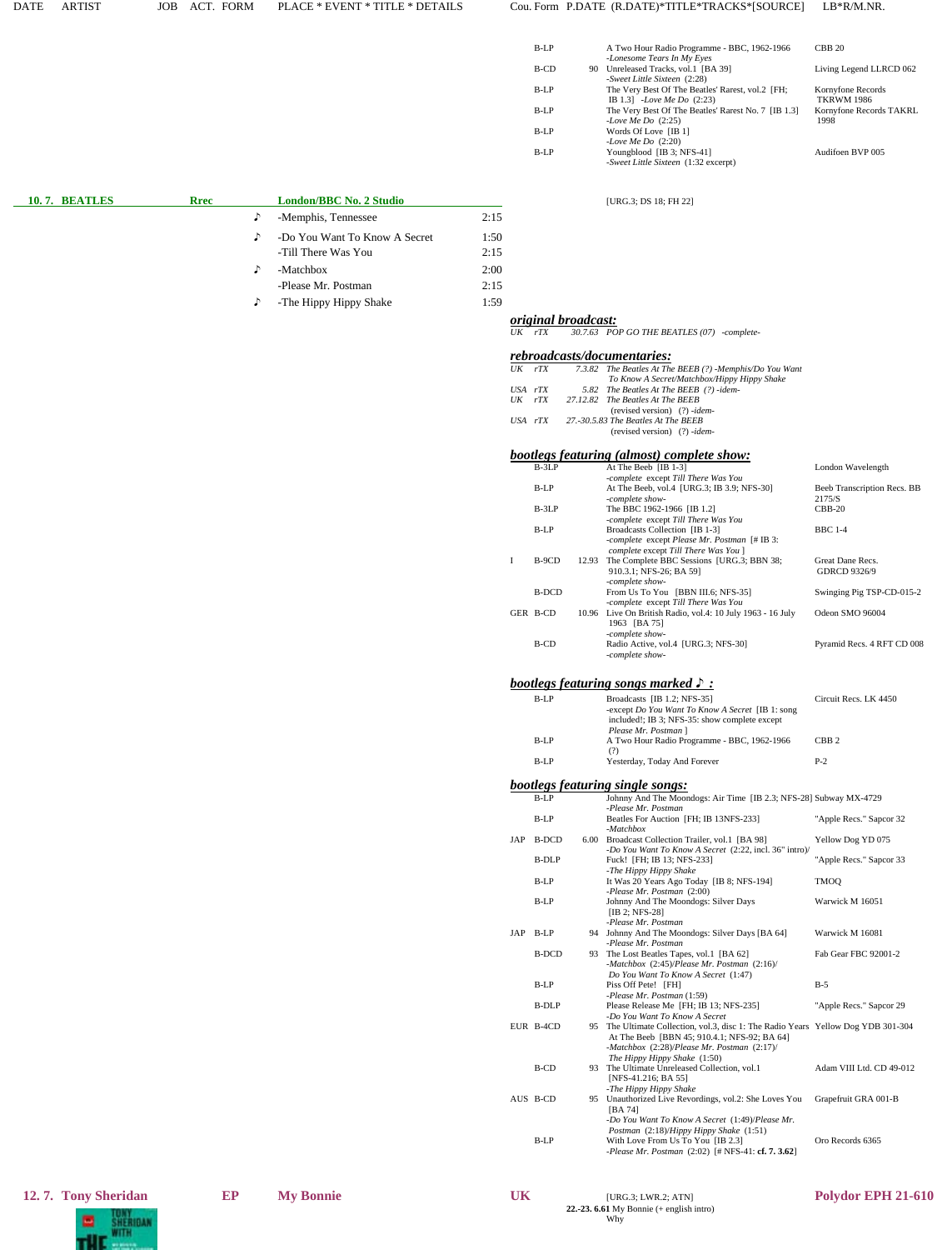| <b>DATE</b> | <b>ARTIST</b>                | <b>JOB</b> |             | ACT. FORM       | PLACE * EVENT * TITLE * DETAILS                                                                                                                                                                          |                                      |                                                   |                                    |                            | Cou. Form P.DATE (R.DATE)*TITLE*TRACKS*[SOURCE]                                                                                                                                                                                                                                                                                                       | LB*R/M.NR.                                                                                   |
|-------------|------------------------------|------------|-------------|-----------------|----------------------------------------------------------------------------------------------------------------------------------------------------------------------------------------------------------|--------------------------------------|---------------------------------------------------|------------------------------------|----------------------------|-------------------------------------------------------------------------------------------------------------------------------------------------------------------------------------------------------------------------------------------------------------------------------------------------------------------------------------------------------|----------------------------------------------------------------------------------------------|
|             |                              |            |             |                 |                                                                                                                                                                                                          |                                      |                                                   |                                    |                            | Cry For A Shadow<br>When The Saints                                                                                                                                                                                                                                                                                                                   |                                                                                              |
|             | 12.7. BEATLES<br>THE REATLES |            |             | EP              | <b>Twist And Shout</b>                                                                                                                                                                                   |                                      | <b>UK</b>                                         |                                    |                            | [URG.3; LWR.2; ATN]<br>11. 2.63 Twist And Shout<br>A Taste Of Honey<br>Do Yo Want To Know A Secret<br>There's A Place                                                                                                                                                                                                                                 | <b>Parl. GEP 8882</b>                                                                        |
|             | <b>14.7. BEATLES</b>         |            | live        |                 | <b>Blackpool/ABC</b>                                                                                                                                                                                     |                                      |                                                   |                                    |                            | [URG.3]                                                                                                                                                                                                                                                                                                                                               |                                                                                              |
|             | <b>14.7. BEATLES</b>         |            | live        |                 | <b>Torquay/PrincessTheatre</b><br>(w/Gerry &Pacemakers)                                                                                                                                                  |                                      |                                                   |                                    |                            |                                                                                                                                                                                                                                                                                                                                                       |                                                                                              |
|             | 16.7. BEATLES                |            | <b>Rrec</b> | ♪<br>$_{\odot}$ | <b>London/BBC Paris Studios</b><br>-I'm Gonna Sit Right Down And Cry<br>(Over You)<br>♪ © -Cryin', Waitin', Hopin'<br>-Kansas City/Hey Hey Hey Hey<br>♪ © -To Know Her Is To Love Her<br>-Honeymoon Song | 2:31<br>2:09<br>2:46<br>3:22<br>1:46 |                                                   |                                    |                            | [URG.3; DS 18.19; FH 22.23]<br>[clockings "Ultimate Collection, vol.3, disc 1]                                                                                                                                                                                                                                                                        |                                                                                              |
|             |                              |            |             |                 | -Twist And Shout                                                                                                                                                                                         | 2:25                                 | $UK$ $rTX$<br>$UK$ $rTX$<br>USA rTX<br>$UK$ $rTX$ | USA rTX                            | <i>original broadcast:</i> | 6.8.63 POP GO THE BEATLES (08) -complete-<br>rebroadcasts/documentaries:<br>7.3.82 The Beatles At The BEEB -Cryin', Waitin', Hopin'/<br>-To Know Her Is To Love Her/Honeymoon Song<br>5.82 The Beatles At The BEEB -idem-<br>27.12.82 The Beatles At The BEEB (revised version) -idem-<br>27.-30.5.83 The Beatles At The BEEB (revised version) -idem |                                                                                              |
|             |                              |            |             |                 |                                                                                                                                                                                                          |                                      | L                                                 | B-LP<br>B-9CD                      |                            | <b>bootlegs featuring complete show:</b><br>At The Beeb, vol.4 [URG.3; IB 3.9; NFS-30]<br>12.93 The Complete BBC Sessions [URG.3; BBN 38;                                                                                                                                                                                                             | Beeb Transcription Recs. BB<br>2175/S<br>Great Dane Recs.                                    |
|             |                              |            |             |                 |                                                                                                                                                                                                          |                                      |                                                   | $B-$<br>B-DLP<br>B-DCD<br>GER B-CD |                            | 910.3.1; NFS-26; BA 59]<br>Demo Sessions<br>-complete except Kansas City<br>Don't Pass Me By [FH; IB 3]<br>-complete except Kansas City<br>From Us To You [BBN III.6; NFS-35]<br>-complete except Kansas City<br>10.96 Live On British Radio, vol.4: 10 July 1963 - 16 July                                                                           | <b>GDRCD 9326/9</b><br>Contra Band CBM RI 33<br>Swinging Pig TSP-CD-015-2<br>Odeon SMO 96004 |
|             |                              |            |             |                 |                                                                                                                                                                                                          |                                      |                                                   | <b>B-DCD</b>                       |                            | 1963 [BA 75]<br>-complete show-<br>93 The Lost Beatles Tapes, vol.1 [BA 62]<br>-I'm Gonna Sit Right Down And Cry (Over You) (2:17)/<br>To Know Her Is To Love Her (2:26)/Cryin', Waitin',                                                                                                                                                             | Fab Gear FBC 92001-2                                                                         |
|             |                              |            |             |                 |                                                                                                                                                                                                          |                                      |                                                   | B-CD<br>EUR B-4CD                  | 95                         | Hopin' (2:13)/Honeymoon Song (2:17)<br>Radio Active, vol.4 [URG.3; NFS-30]<br>The Ultimate Collection, vol.3, disc 1: The Radio Years Yellow Dog YDB 301-304<br>At The Beeb [BBN 45; 910.4.1; NFS-92; BA 64]<br>-complete except Twist And Shout (beginnings of I'm<br>Gonna Sit Right Down and of Kansas City are missing)                           | Pyramid Recs. 4 RFT CD 008                                                                   |
|             |                              |            |             |                 |                                                                                                                                                                                                          |                                      |                                                   | AUS B-CD<br>$B-LP$                 | 95                         | Unauthorized Live Revordings, vol.1: She Loves You Grapefruit GRA 001-B<br>[BA 74]<br>-I'm Gonna Sit Right Down And Cry (Over You) (2:03)/<br>To Know Her Is To Love Her (2:52)/Cryin', Waitin',<br>Hopin' (2:09)/Honeymoon Song (1:43)<br>Yellow Matter Custard [DS; IB 3; NFS-29]                                                                   | CBM 2 C1/D1; CBM                                                                             |
|             |                              |            |             |                 |                                                                                                                                                                                                          |                                      |                                                   | JAP B-CD                           | 94                         | -complete except Kansas City [# NFS-29: songs<br><i>marked</i> $\triangleright$ only]<br>Yellow Matter Custard [BBN 38; BA 63]<br>-complete except Kansas City (all songs twice)                                                                                                                                                                      | 204;Shalom 3316 C/D;<br><b>TMOQ 71032</b><br>TMOQ (71032)                                    |
|             |                              |            |             |                 |                                                                                                                                                                                                          |                                      |                                                   | $B-LP$                             |                            | bootlegs featuring songs marked $\mathcal{S}$ :<br>As Sweet As You Are [NFS-29]                                                                                                                                                                                                                                                                       | Dittolino Recs. D-1/Contra<br>Band CBM 3316/Ko 408                                           |
|             |                              |            |             |                 |                                                                                                                                                                                                          |                                      |                                                   | $B-LP$                             |                            | Beatlemania; 1963-69 20 Never Published Songs [<br>IB 3; NFS-176]                                                                                                                                                                                                                                                                                     | Zakatecas ST 57 633XU                                                                        |
|             |                              |            |             |                 |                                                                                                                                                                                                          |                                      |                                                   | B-LP                               |                            | Beautiful Dreamer [IB 3; NFS-35]<br>-Honeymoon Song instead of Cryin', Waitin', Hopin'                                                                                                                                                                                                                                                                | DreamRecs. NEM 61842                                                                         |
|             |                              |            |             |                 |                                                                                                                                                                                                          |                                      |                                                   | $B-LP$<br>$B-LP$                   |                            | Decca Audition Tapes [IB 3]<br>I Forgot To Remember [IB 3]                                                                                                                                                                                                                                                                                            | Berkeley 102                                                                                 |
|             |                              |            |             |                 |                                                                                                                                                                                                          |                                      |                                                   | $B-LP$<br>$B-LP$                   |                            | Original Audition Tape, circa 1962 [IB 3; NFS-38]<br>Pop Goes The Beatles [IB 3]                                                                                                                                                                                                                                                                      | Wizardo WRMB 308                                                                             |
|             |                              |            |             |                 |                                                                                                                                                                                                          |                                      |                                                   | $B-LP$                             |                            | -except To Know Her<br>Their Greatest Unreleased [DS; IB 3; NFS-215]<br>-Honeymoon Song instead of To Know Her Is To<br>Love Her                                                                                                                                                                                                                      | Melvin MM 001                                                                                |
|             |                              |            |             |                 |                                                                                                                                                                                                          |                                      |                                                   | B-CD                               |                            | 91 Twenty Never Published Songs [BA 44]                                                                                                                                                                                                                                                                                                               | Fab Four Rarities FFR 9116                                                                   |

B-LP 21 (The New 21) [FH; IB 3; NFS-199.216] Melvin Recs. MM-006 (1:50/1:58/2:33) [# NFS-199.216: none song listed but [# NFS-216: MM-002] *"Honeymoon Song"]*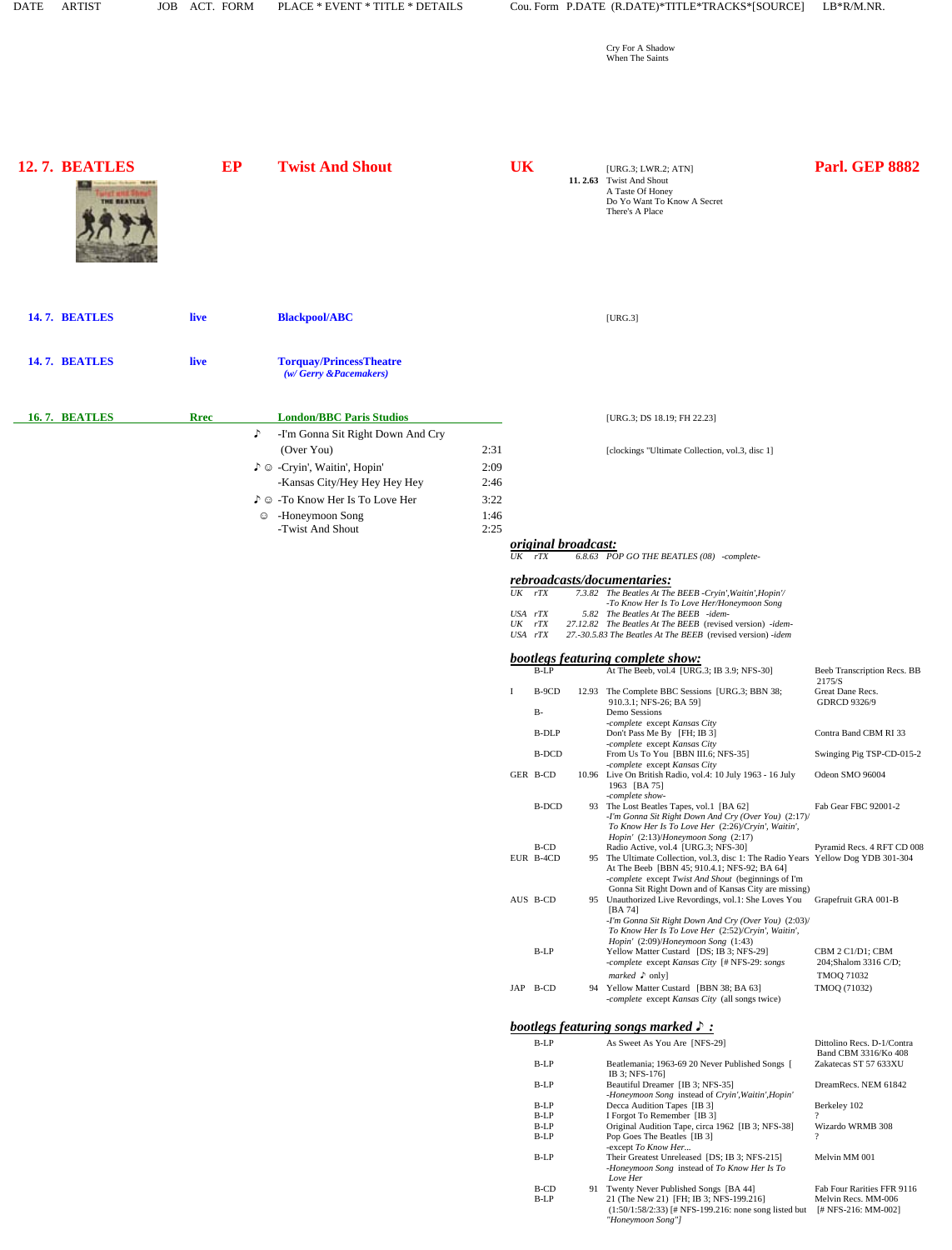| JAP     | B-CD 94 21 (The New 21) [BA 64]                                                                                         | Melvin/Overby MMCD-03    |
|---------|-------------------------------------------------------------------------------------------------------------------------|--------------------------|
| $B-I.P$ | [# BA 64: no song listed but "Honeymoon Song"]<br>21 Big Ones [NFS-216]<br>-Honeymoon Song instead of To Know Her Is To | Melvin Recs. MM-006      |
| B-CD    | <i>Love Her</i> [# NFS-216: "To Know Her"]<br>93 The Ultimate Unreleased Collection, vol.1                              | Adam VIII Ltd. CD 49-012 |
|         | [NFS-41.216; BA 55]<br>-plus Honeymoon Song                                                                             |                          |
|         | hootlegs featuring songs marked $\odot$ .                                                                               |                          |

|     |              |      | $\frac{1}{2}$ $\frac{1}{2}$ $\frac{1}{2}$ $\frac{1}{2}$ $\frac{1}{2}$ $\frac{1}{2}$ $\frac{1}{2}$ $\frac{1}{2}$ $\frac{1}{2}$ $\frac{1}{2}$ $\frac{1}{2}$ $\frac{1}{2}$ |                              |
|-----|--------------|------|-------------------------------------------------------------------------------------------------------------------------------------------------------------------------|------------------------------|
|     | B-3LP        |      | At The Beeb [IB 3]                                                                                                                                                      | London Wavelength            |
|     | B-LP         |      | Broadcasts Collection [IB 3]                                                                                                                                            | <b>BBC 1-4</b>               |
|     | B-LP         |      | A Two Hour Radio Programme - BBC, 1962-1966                                                                                                                             | <b>CBB 20</b>                |
|     |              |      | bootlegs featuring "I'm Gonna Sit Right Down" only:                                                                                                                     |                              |
|     | $B-LP$       |      | Back In The Saddle - 8th Amendment [IB 1.3]                                                                                                                             | ZAP 7872                     |
|     | <b>B-DLP</b> |      | Buried Treasure [IB 1.3]                                                                                                                                                |                              |
|     |              |      |                                                                                                                                                                         |                              |
|     | $B-LP$       |      | $(1:51;$ too fast!)                                                                                                                                                     |                              |
|     |              |      | Decca Audition Tape [IB 3]                                                                                                                                              | Berkeley 103<br>Smilin' Ears |
|     | B-LP         |      | The Deccagone Session [IB 3; NFS-23]                                                                                                                                    |                              |
|     |              |      | [# IB 3: plus Crying, Waiting, Hoping ]                                                                                                                                 |                              |
|     | B-DLP        |      | Please Release Me [FH; IB 13; ?NFS-235]                                                                                                                                 | "Apple Recs." Sapcor 29      |
|     |              |      | bootlegs featuring "Cryin', Waitin', Hopin'" only:                                                                                                                      |                              |
|     | $B-LP$       |      | <b>Bactrax</b>                                                                                                                                                          | King Kong 3922               |
|     | $B-LP$       |      | The Beatles' Broadcasts                                                                                                                                                 | ORO 6365                     |
|     | $B-LP$       |      | Beatles vs. Buddy Holly And Isley Brothers                                                                                                                              | Original Rock 1001           |
|     | B-LP         |      | Bye Bye Bye Supertracks, vol.1 [IB 3]                                                                                                                                   | <b>CBM 3922</b>              |
|     | B-LP         |      | It Was 20 Years Ago Today [IB 8M; NFS-194]                                                                                                                              | <b>TMOO</b>                  |
|     |              |      | (2:06)                                                                                                                                                                  |                              |
|     | B-LP         |      | Johnny And The Moondogs: Air Time [IB 3; NFS-28]                                                                                                                        | Subway MX-4729               |
|     | B-LP         |      | Johnny And The Moondogs: Silver Days [NFS-28]                                                                                                                           | Warwick M 16051              |
| JAP | B-LP         | 94   | Johnny And The Moondogs: Silver Days [BA 64]                                                                                                                            | Warwick M 16081              |
|     | <b>B-CD</b>  |      | 93 Missing In Action: Revolution [BA 54]                                                                                                                                | ACT <sub>3</sub>             |
|     |              |      | $(2:06)$ plus To Know Her Is To Love Her $(2:44)$                                                                                                                       |                              |
|     | <b>B-DLP</b> |      | Re-Introducing The Beatles [FH; NFS-20.236]                                                                                                                             | "Apple Recs." Sapcor 28      |
|     | B-LP         |      | Silver Lining                                                                                                                                                           |                              |
|     | <b>B-CD</b>  | 4.90 | Ultra Rare Trax, vol.7 [NFS-93; BA 37]                                                                                                                                  | The Genuine Pig TGP-CD-111   |
|     |              |      | (2:06)                                                                                                                                                                  |                              |
|     | B-LP         |      | With Love From Us To You [FH; IB 3; NFS-41]                                                                                                                             | Oro Records 6365             |
|     |              |      | (2:05)                                                                                                                                                                  |                              |
|     |              |      |                                                                                                                                                                         |                              |
|     |              |      | <b>bootlegs featuring other single songs:</b>                                                                                                                           |                              |
|     | $B-LP$       |      | Decca Audition Outtakes [IB 3]<br>-Kansas City                                                                                                                          |                              |
|     | B-LP         |      | Directly From Santa Claus [IB 1.3]                                                                                                                                      | SC 007                       |
|     |              |      | -Kansas City (id. to "Studio Sessions" version; 2:41)                                                                                                                   |                              |
|     | <b>B-DLP</b> |      | A Knight's Hard Day [FH; IB 13; NFS-234]                                                                                                                                | "Apple Recs." Sapcor 31      |
|     |              |      | -To Know Her Is To Love Her/Honeymoon Song                                                                                                                              |                              |
|     | $B-LP$       |      | The Last Beetle Record [IB 3]                                                                                                                                           |                              |
|     |              |      | -Kansas City                                                                                                                                                            |                              |
|     |              |      |                                                                                                                                                                         |                              |

B-DLP Live At The BBC 1962-65 [NFS-36] RSR/International RSR 252

B-BOX The Real Early Beatles [BBN 27] Starlight Recs. SLB 003 *-To Know Her Is To Love Her*<br>
B-LP Studio Outtake Recordings 1962-1964 [FH; IB 3; Wizardo WRMB 326; Wizard

B-EP To Know Her Is To Love Her/Besame Mucho Deccagone Recs. PRO-11060<br>B-CD 4.90 Ultra Rare Trax, vol.8 [NFS-93; BA 37] The Genuine Pig TGP-CD-112

Youngblood [IB 3; NFS-41] Audifoen BVP 005

B-CD 90 Unreleased Tracks, vol.2 [BA 39] Living Legend LLRCD 063

*-Honeymoon Song* (2:10)/*I'm Gonna Sit Right Down* 

NFS-40] *-Kansas City* Recs. VCS 526<br>Studio Sessions, vol.1 [DS; IB 3; NFS-40] Contra Band CBM 3640

*-Honeymoon Song/* ? *To Know Her Is To Love Her* B-LP Outtakes I [IB 3] TMOQ B 0519;71048

|  | <i><b>16. 7. BEATLES</b></i> |
|--|------------------------------|

-Please Please Me

-I'll Get You

-I Got A Woman

-Long Tall Sally 1:56

-You Really Got A Hold On Me 3:00

1:57

 $2:05$ 

 $2:50$ 

*rTX "Pop Go The Beatles" (05) UK* [URG.3; EOB] 24. 5.63 Pop Go The Beatles, pt.1  **2. 7.63** That's Alright Mama There's A Place Carol Soldier Of Love Lend Me Your Comb

*And Cry (Over You)* (1:58)<br>B-LP Youngblood [IB 3; NFS-41]

(0:40 excerpt)

*-Kansas City*

B-LP Studio Sessions, vol.1 [DS; IB 3; NFS-40] *-Kansas City*

B-CD 4.90 Ultra Rare Trax, vol.8 [NFS-93; BA 37]

*-To Know Her Is To Love Her* (2:44)

*-Cryin', Waitin', Hopin'* (2:07)/*Kansas City* 

**Clarabella** 24. 5.63 Pop Go The Beatles, pt.2

**16. 7. BEATLES Rrec London/BBC Paris Studio** [URG.3; DS 19; FH 23]

-She Loves You 2:20 [BBN IV/1.2]

 *original broadcast: UK rTX 13.8.63 POP GO THE BEATLES (09) -complete-*20. 8.63 POP GO THE BEATLES (10) -She Loves You

#### *rebroadcasts/documentaries:*

| $UK$ rTX |         | 7.3.82 The Beatles At The BEEB -I Got A Woman                |  |
|----------|---------|--------------------------------------------------------------|--|
|          | USA rTX | 5.82 The Beatles At The BEEB -idem-                          |  |
| $UK$ rTX |         | 27.12.82 The Beatles At The BEEB (revised version) -idem-    |  |
|          | USA rTX | 27.-30.5.83 The Beatles At The BEEB (revised version) -idem- |  |

## **bootlegs featuring complete show:**<br>B-LP At The Beeb, vol.5 [URG

At The Beeb, vol.5 [URG.3; IB 3.9; NFS-32] Beeb Transcription Recs. BB 2176/S

I B-9CD 12.93 The Complete BBC Sessions [URG.3; BBN 38; Great Dane Recs.<br>910.3.1; NFS-26; BA 59] GDRCD 9326/9 910.3.1; NFS-26; BA 59]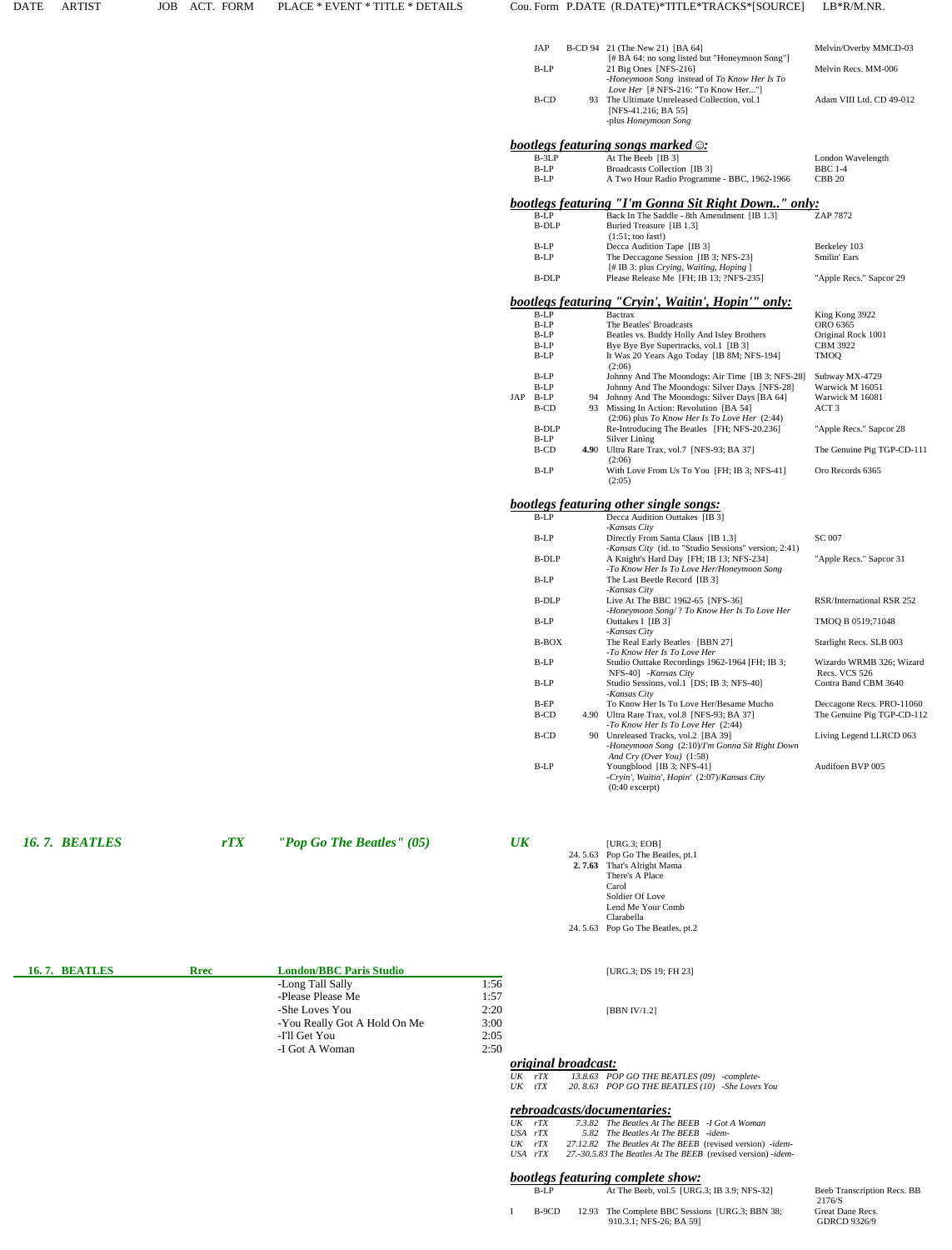| GER B-CD      |    | 10.96 Live On British Radio, vol.4: 10 July 1963 - 16 July                                          | Odeon SMO 96004                                      |
|---------------|----|-----------------------------------------------------------------------------------------------------|------------------------------------------------------|
| B-CD          |    | 1963 [BA 75]<br>Radio Active, vol.5 [URG.3; NFS-32]                                                 | Pyramid Recs. 5 RFT CD 014                           |
|               |    |                                                                                                     |                                                      |
| B-LP          |    | bootlegs featuring "I Got A Woman":<br>As Sweet As You Are [NFS-29]                                 | Dittolino Recs. D-1/Contra                           |
| B-3LP         |    | At The Beeb                                                                                         | Band CBM 3316/Ko 408<br>London Wavelength            |
| B-LP          |    | <b>Broadcasts Collection</b>                                                                        | <b>BBC</b> 1-4                                       |
| B-DLP         |    | Buried Treasure [# IB 1: 4.4.64 rTX!]<br>(1:26)                                                     | Wunderland W 49001;<br>Berkeley 10                   |
| B-LP          |    | Decca Audition Tape                                                                                 | Berkeley 03                                          |
| B-LP<br>B-    |    | Decca Audition Tapes [IB 3]<br>Demo Session                                                         | Berkeley 102                                         |
| B-DLP         |    | Don't Pass Me By [FH; IB 3]<br>$(2:35$ excerpt)                                                     | Contra Band CBM RI 33                                |
| B-DCD         |    | From Us To You [BBN III.6; NFS-35]                                                                  | Swinging Pig TSP-CD-015-2                            |
| B-DLP<br>B-LP |    | Fuck! [FH; IB 13; NFS-233]<br>I Forgot To Remember [IB 3]                                           | "Apple Recs." Sapcor 33                              |
| B-LP          |    | Original Audition Tape, ca. 1962 [IB 3; NFS-38]                                                     | Wizardo WRMB 308                                     |
| B-LP<br>B-LP  |    | Reunion Nonsense-A Collection / 9th Amendment<br>Soldier Of Love [NFS-210]                          | ZAP 7873<br>Contra Band CBM B 208; 1022;             |
| B-LP          |    | A Two Hour Radio Programme - BBC, 1962-1966                                                         | King Kong TB 1022<br>CBB <sub>20</sub>               |
| EUR B-4CD     |    | 95 The Ultimate Collection, vol.3, disc 1: The Radio Years Yellow Dog YDB 301-304                   |                                                      |
|               |    | At The Beeb [BBN 45; 910.4.1; NFS-92; BA 64]<br>(beginning missing; 2:53)                           |                                                      |
| B-CD          |    | 93 The Ultimate Unreleased Collection, vol.1                                                        | Adam VIII Ltd. CD 49-012                             |
| B-CD          |    | [NFS-41.216; BA 55]<br>90 Unreleased Tracks, vol.2 [BA 39]                                          | Living Legend LLRCD 063                              |
|               |    | (2:47)                                                                                              |                                                      |
| B-LP          |    | Yellow Matter Custard [DS; IB 3; NFS-29]<br>$(2:32$ excerpt)                                        | Contra Band CBM 2C1/D1;<br>CBM 104; Shalom 3316 C/D; |
| JAP B-CD      |    | 94 Yellow Matter Custard [BBN 38; BA 63]                                                            | <b>TMOQ 71032</b><br>TMOQ (71032)                    |
|               |    | $(2:32$ excerpt, twice)                                                                             |                                                      |
| B-LP          |    | Yesterday, Today And Forever                                                                        | $P-2$                                                |
|               |    | <b>bootlegs featuring other songs:</b>                                                              |                                                      |
| B-LP          |    | <b>BBC</b> Broadcasts<br>-Long Tall Sally                                                           | $\overline{\cdot}$                                   |
| B-LP          |    | The Beatles And The Rolling Stones Live [DS; IB 1.3;                                                | Joker SM 3591/B                                      |
|               |    | <b>NFS-661</b><br>-Please Please Me                                                                 |                                                      |
| B-LP          |    | Beatles For Auction [FH; IB 13; NFS-233]<br>-Long Tall Sally                                        | "Apple Recs." Sapcor 32                              |
| B-LP          |    | Beautiful Dreamer [IB 3; NFS-35]                                                                    | Dream Recs. NEM 61842                                |
| B-LP          |    | -I'll Get You<br>Complete Italy And Paris (Super Live Concert Series,                               | ITA/3688; Shalom 4178A/                              |
|               |    | vol.3) [FH; IB 1]                                                                                   | 3688A                                                |
| B-DLP         |    | -Please Please Me<br>Decca Audition Outtakes [IB 1.3]                                               | 3640A/B; 3641 A/B                                    |
| B-LP          |    | -Please Please Me/LOng Tall Sally/She Loves You/?<br>Directly From Santa Claus [IB 1.3]             | SC 007                                               |
|               |    | -She Loves You (2:21)                                                                               |                                                      |
| $B-LP$        |    | Eight Arms To Hold You [IB 1.3]<br>-Please Please Me                                                | SODD2 009                                            |
| B-LP          |    | Happy Birthday [IB 2]<br>-You Really Got A Hold On Me                                               | Wizardo WRMB 345                                     |
| B-LP          |    | Italy $[IB 1.3]$                                                                                    |                                                      |
| B-LP          |    | -Please Please Me<br>Italy/Paris (Super Live Concert Series, vol.3)                                 | IA 4178; ITA 3688                                    |
|               |    | [IB 3; NFS-79]                                                                                      |                                                      |
| B-LP          |    | -Please Please Me<br>The Last Beetle Record [IB 1.3]                                                | Wizardo WRMB 393                                     |
| B-DCD         |    | -Please Please Me/Long Tall Sally/She Loves You/?<br>93 The Lost Beatles Tapes, vol.1 [BA 62]       | Fab Gear FBC 92001-2                                 |
|               |    | -Please Please Me (1:59)/I Got A Woman (2:51)                                                       |                                                      |
| B-LP          |    | Live In Italy $[IB 1]$<br>-Please Please Me                                                         |                                                      |
| B-LP          |    | Outtakes, vol.1 [IB 1.3]                                                                            | TMOQ B 0519; 71048                                   |
| B-LP          |    | -Long Tall Sally/Please Please Me<br>Outtakes, vol.2 [IB 3]                                         | TMOQ 71049                                           |
| B-DLP         |    | -She Loves You<br>Please Release Me [FH; IB 13; NFS-235]                                            | "Apple Recs." Sapcor 29                              |
|               |    | -Please Please Me                                                                                   |                                                      |
| B-LP          |    | Rare Beatles [IB 2]<br>-You Really Got A Hold On Me                                                 | Contra Band CBM 5030                                 |
| B-LP          |    | Rarest No. 7 [IB 1]                                                                                 | <b>TAKRL 1998</b>                                    |
| B-LP          |    | -She Loves You (2:20)<br>Second To None [IB 1.3; ?NFS-87]                                           | SODD 009                                             |
| B-LP          |    | -Please Please Me<br>Studio Outtake Recordings 1962-1964 [FH; IB 1.3;                               |                                                      |
|               |    | NFS-40]                                                                                             | Wizardo WRMB 326; Wizard<br>Recs. VCS 526            |
| B-LP          |    | -Long Tall Sally/Please Please Me/She Loves You/?<br>Studio Sessions, vol.1 [DS; IB 1.3; NFS-40]    | Contra Band CBM 3640                                 |
|               |    | -Long Tall Sally/Please Please Me                                                                   |                                                      |
| B-LP          |    | Studio Sessions, vol.2 [DS; IB 3; NFS-40]<br>-She Loves You                                         | Contra Band CBM 3641                                 |
| B-LP          |    | 30 Nostalgia Hits [IB 1]<br>-Please Please Me                                                       |                                                      |
| EUR B-4CD     | 95 | The Ultimate Collection, vol.3, disc 1: The Radio Years Yellow Dog YDB 301-304                      |                                                      |
|               |    | At The Beeb [BBN 45; 910.4.1; NFS-92; BA 64]<br>-Long Tall Sally (2:37)/You Really Got A Hold On Me |                                                      |
|               |    | (beginning incomplete; 3:00)                                                                        |                                                      |
| AUS B-CD      | 95 | Unauthorized Live Revordings, vol.2: She Loves You<br>[BA 74]                                       | Grapefruit GRA 001-B                                 |
|               |    | -Please Please Me (1:57)/I Got A Woman (2:49)/She                                                   |                                                      |
| B-LP          |    | Loves You $(2:23)$<br>The Very Best Of The Beatles Rarest No. 2                                     | Kornyfone TKRWM 1986                                 |
|               |    | [FH; IB 1.3]                                                                                        |                                                      |
|               |    |                                                                                                     |                                                      |
| B-LP          |    | -Please Please Me<br>The Very Best Of The Beatles Rarest No. 7 [IB 1]                               | <b>TAKRL 1998</b>                                    |
| B-LP          |    | -She Loves You (2:20)<br>Words Of Love [IB 1]                                                       |                                                      |

| 16.7. BEATLES |
|---------------|

**16. 7. BEATLES Rrec London/BBC Paris Studio CONVERGENT (URG.3; DS 19; FH 23)** -Words Of Love 1:55 ♪-Glad All Over 1:51

 $1:55$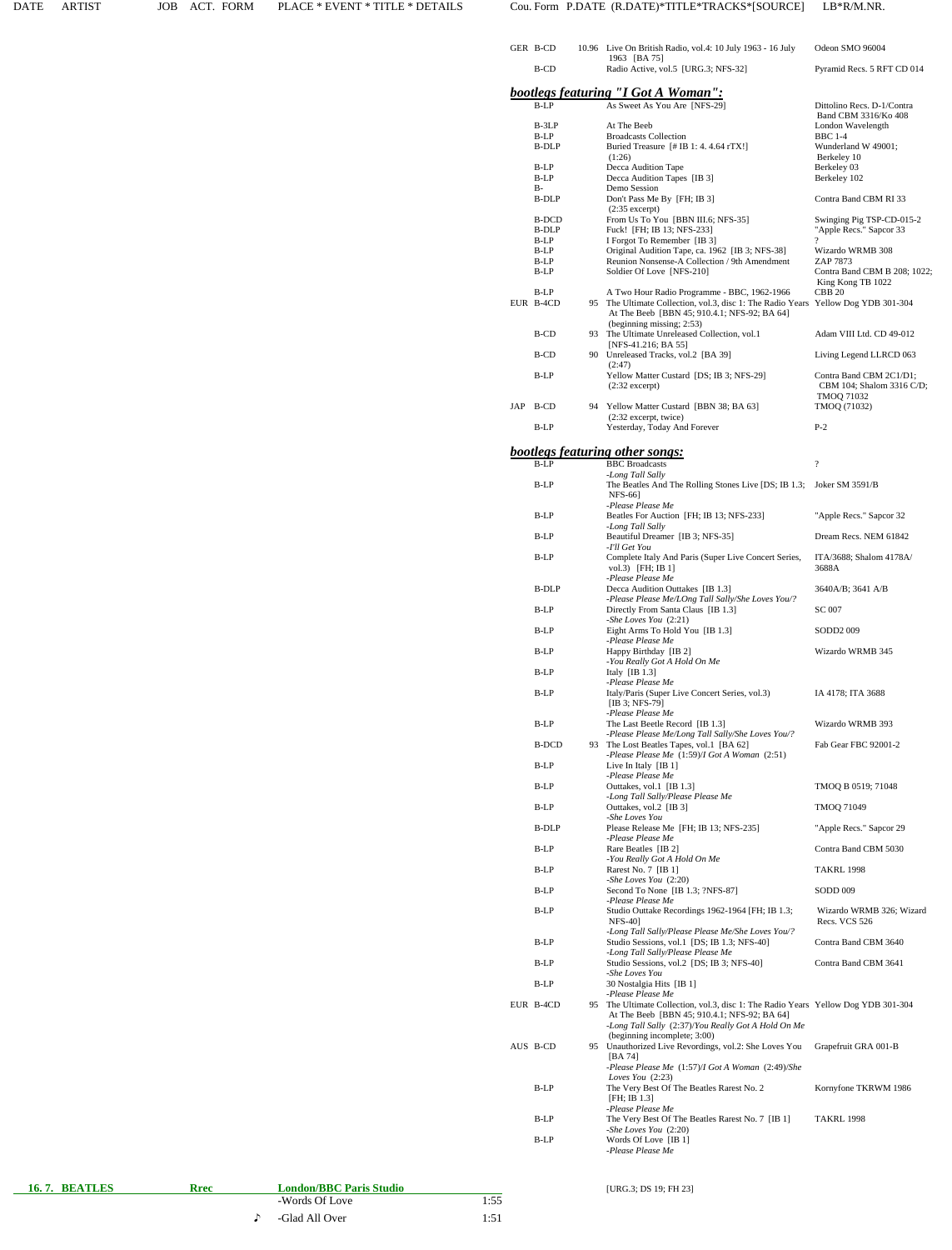- -I Just Don't Understand 2:50 -(There's A) Devil In Her Heart 2:25
- ♪-Slow Down 2:40

♪

 *original broadcast: UK rTX 20.8.63 POP GO THE BEATLES (10) -complete-*

 *rebroadcasts/documentaries: UK rTX 27.12.82 The Beatles At The BEEB* (revised version)

| UΛ | 11 <sub>A</sub> |       | $27.12.02$ The Dealies At The DEED (Tevised version)<br>-I Just Don't Understand                    |                                                     |
|----|-----------------|-------|-----------------------------------------------------------------------------------------------------|-----------------------------------------------------|
|    | USA rTX         |       | 27.-30.5.83 The Beatles At The BEEB (revised version) -idem-                                        |                                                     |
|    |                 |       | bootlegs featuring complete show:                                                                   |                                                     |
|    | $B-LP$          |       | At The Beeb, vol.5 [URG.3; IB 3.9; NFS-32]<br>$[$ # NFS-32: plus "She Loves You"]                   | Beeb Transcription Recs. BB<br>2176/S               |
| I  | B-9CD           | 12.93 | The Complete BBC Sessions [URG.3; BBN 38;<br>910.3.1; NFS-26; BA 59]                                | Great Dane Recs.<br><b>GDRCD 9326/9</b>             |
|    | GER B-CD        |       | 10.96 Live On British Radio, vol.4: 10 July 1963 - 16 July<br>1963 [BA 75]<br>-plus "She Loves You" | Odeon SMO 96004                                     |
|    | B-CD            |       | Radio Active, vol.5 [URG.3; NFS-32]<br>[# NFS-32: plus "She Loves You"]                             | Pyramid Recs. 5 RFT CD 014                          |
|    |                 |       | <b>bootlegs featuring songs marked <math>\triangleright</math>:</b>                                 |                                                     |
|    | $B-LP$          |       | As Sweet As You Are [NFS-29]                                                                        | Dittolino Recs. D-1/Contra<br>Band CBM 3316; Ko 408 |
|    | $B-I.P$         |       | Decca Audition Tape<br>-except Slow Down                                                            | Berkeley 103                                        |
|    | $B-I.P$         |       | Decca Audition Tapes [IB 3]                                                                         | Berkeley 102                                        |
|    | $B -$           |       | Demo Sesssion<br>-except Slow Down                                                                  |                                                     |
|    | <b>B-DLP</b>    |       | Don't Pass Me By [IB 3]                                                                             | Contra Band CBM RI 33                               |
|    | ס זים           |       | $IError$ $T0$ Domambor $ID1$                                                                        | $\Omega$                                            |

|     | B-LP         |      | Decca Audition Tapes [IB 3]                                                                      | Berkeley 102                                                             |
|-----|--------------|------|--------------------------------------------------------------------------------------------------|--------------------------------------------------------------------------|
|     | B-           |      | Demo Sesssion<br>-except Slow Down                                                               |                                                                          |
|     | <b>B-DLP</b> |      | Don't Pass Me By [IB 3]                                                                          | Contra Band CBM RI 33                                                    |
|     | B-LP         |      | I Forgot To Remember [IB 3]                                                                      | 2                                                                        |
|     | AUS B-CD     |      | 92 The Lost Beebs [NFS-36; BA 47]<br>-plus Words Of Love                                         | Adam VIII CD 49-034                                                      |
|     | B-LP         |      | Original Audition Tape, circa 1962 [IB 3; NFS-38]<br>-except Slow Down                           | Wizardo WRMB 308                                                         |
|     | B-CD         |      | 93 The Ultimate Unreleased Collection, vol.1<br>[NFS-41.216; BA 55]<br>-except Slow Down         | Adam VIII Ltd. CD 49-012                                                 |
|     | B-LP         |      | Yellow Matter Custard [DS; IB 3; NFS-29]                                                         | Contra Band CBM 2C1/D1;<br>CBM 204;Shalom 3316 C/D;<br><b>TMOQ 71032</b> |
|     | JAP B-CD     |      | 94 Yellow Matter Custard [BBN 38; BA 63]<br>(all songs twice, except Slow Down)                  | TMOQ (71032)                                                             |
|     |              |      | <b>bootlegs featuring single songs:</b>                                                          |                                                                          |
|     | $B-3LP$      |      | At The Beeb [IB 3]                                                                               | London Wavelength                                                        |
|     | $B-LP$       |      | -I Just Don't Understand<br>Back In The Saddle - 8th Amendment [IB 1.3]                          | ZAP 7872                                                                 |
|     |              |      | -Slow Down (2:23; too fast!)                                                                     |                                                                          |
|     | B-LP         |      | Beatles For Auction [FH; IB 13; NFS-233]<br>-Words Of Love/Slow Down                             | "Apple Recs." Sapcor 32                                                  |
|     | B-LP         |      | Beatles vs. C. Perkins<br>-Glad All Over                                                         | Original Rock 1003                                                       |
|     | $B-LP$       |      | Beautiful Dreamer [IB 3; NFS-35]<br>-Words Of Love/Glad All Over (poor sound)                    | DreamRecs. NEM 61842                                                     |
|     | B-DLP        |      | Buried Treasure [IB 1.3]<br>-Slow Down (2:23; too fast!)                                         |                                                                          |
|     | B-LP         |      | Decca Audition Outtakes [IB 2.3]<br>-Words Of Love/Devil In Her Heart                            | 3640/3641                                                                |
|     | B-LP         |      | Directly From Santa Claus [IB 1.3]<br>-Words Of Love $(1:59)$                                    | <b>SC 007</b>                                                            |
|     | B-DCD        |      | From Us To You [BBN III.6; NFS-35]<br>-Glad All Over                                             | Swinging Pig TSP-CD-015-2                                                |
|     | B-LP         |      | How Do You Do It? [DS; IB 1.3]<br>$-Slow Down (2:32)$                                            | Wizardo CBM/WRMB 381                                                     |
|     | B-LP         |      | The Last Beetle Record [IB 3]<br>-Words Of Love                                                  |                                                                          |
|     | <b>B-DCD</b> |      | 93 The Lost Beatles Tapes, vol.2 [BA 62]<br>-Glad All Over (1:51)/I Just Don't Understand (2:50) | Fab Gear FBC 92003-4                                                     |
|     | B-CD         |      | 95 More Live At The BBC [BA 67]<br>-Words Of Love                                                | Wonder Minnow WM 1001                                                    |
|     | B-LP         |      | Outtakes, vol.2 [IB 2.3]<br>-Words Of Love/Devil In Her Heart                                    | TMOQ 71049                                                               |
|     | B-DLP        |      | Please Release Me [FH; IB 13; NFS-235]<br>-I Just Don't Understand                               | "Apple Recs." Sapcor 29                                                  |
|     | B-LP         |      | Rarest No. 7 [IB 1]<br>-Words $Of Love$ $(1:50)$                                                 | <b>TAKRL 1998</b>                                                        |
|     | B-DLP        |      | 80 Recovered Tracks [IB 3; NFS-205]                                                              | Cornoby Recs. FF-9                                                       |
|     | <b>B-DLP</b> |      | -Words Of Love<br>Re-Introducing The Beatles [FH; IB 13; NFS-20.236]<br>-Glad All Over           | "Apple Recs." Sapcor 28                                                  |
|     | B-CD         | 1.90 | Something Extra [BBN IV/1.2; BA 37]<br>-Glad All Over                                            | The Genuine Pig TGP-CD 107                                               |
|     | B-LP         |      | Studio Outtake Recordings 1962-1964 [FH; IB 2.3;<br><b>NFS-40</b> ]                              | Wizardo WRMB 326; Wizard<br>Recs. VCS 526                                |
|     | B-LP         |      | -Words Of Love/Devil In Her Heart (2:09)<br>Studio Sessions, vol.2 [DS; IB 2.3; NFS-40]          | Contra Band CBM WEC 3641                                                 |
|     | B-LP         |      | -Words Of Love/Devil In Her Heart<br>Their Greatest Unreleased [DS; IB 3; NFS-215]               | Melvin MM 001                                                            |
|     | B-LP         |      | -I Just Don't Understand<br>21 (The New 21) [IB 3; NFS-199.216]                                  | Melvin Recs. MM 06                                                       |
| JAP | B-CD         |      | -Glad All Over<br>94 21 (The New 21) [BA 64]                                                     | [# NFS-216: MM-002]<br>Melvin/Overby MMCD-03                             |
|     | AUS B-CD     |      | -Glad All Over<br>95 Unauthorized Live Revordings, vol.2: She Loves You                          | Grapefruit GRA 001-B                                                     |
|     |              |      | [BA 74]<br>-Words Of Love (1:51)/Glad All Over (1:58)/I Just                                     |                                                                          |
|     | B-CD         |      | Don't Understand (2:49)/Slow Down (2:45)<br>90 Unreleased Tracks, vol.2 [BA 39]                  | Living Legend LLRCD 063                                                  |
|     |              |      | -Glad All Over (1:56)                                                                            |                                                                          |
|     | B-LP         |      | The Very Best Of The Beatles Rarest No. 7 [IB 1]<br>-Words Of Love $(1:50)$                      | <b>TAKRL 1998</b>                                                        |
|     | B-LP         |      | Words Of Love [IB 2]<br>-Words Of Love/Devil In Her Heart (2:09)                                 |                                                                          |

 B-LP Youngblood [IB 2.3; NFS-41] Audifoen BVP 005 *-I Wanna Be Your Man* (fragment)/*Devil In Her Heart*  (1:12) [# NFS-41: *Devil* only]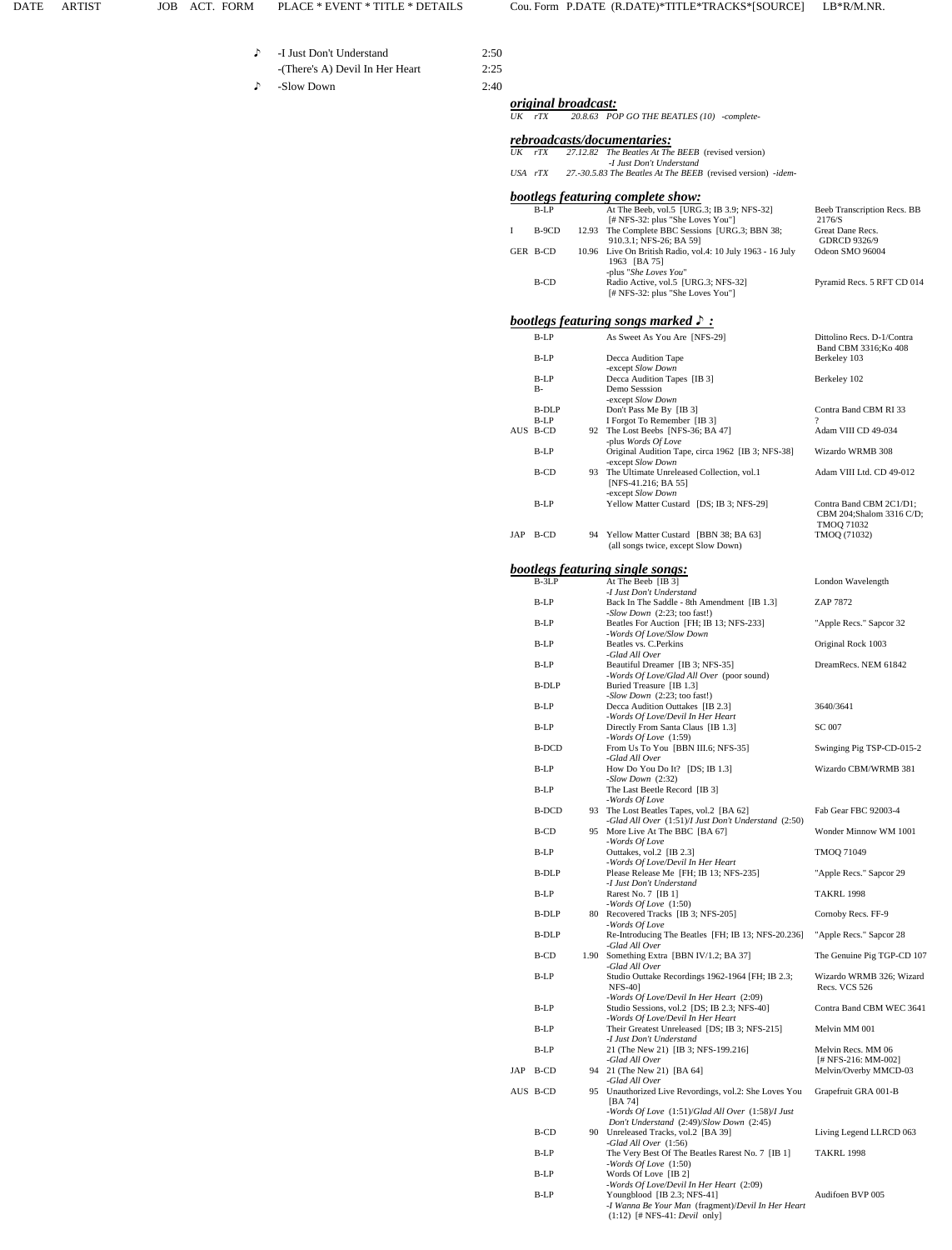| 17.7. BEATLES                          | <b>Rrec</b> | <b>London/Playhouse Theatre</b>                                                                    | [URG.3; DS 18; FH 22]                                                                                                          |                                                  |
|----------------------------------------|-------------|----------------------------------------------------------------------------------------------------|--------------------------------------------------------------------------------------------------------------------------------|--------------------------------------------------|
|                                        |             | -I Saw Her Standing There<br>2:36<br>-A Shot Of Rhythm'n'Blues<br>2:15<br>-There's A Place<br>1:50 |                                                                                                                                |                                                  |
|                                        |             | -Twist And Shout<br>2:26                                                                           | <i>original broadcast:</i>                                                                                                     |                                                  |
|                                        |             |                                                                                                    | $UK$ $rTX$<br>$21.7.63$ EASY BEAT (03) -complete-                                                                              |                                                  |
|                                        |             |                                                                                                    | <b>bootlegs featuring complete show:</b>                                                                                       |                                                  |
|                                        |             |                                                                                                    | $B-LP$<br>At The Beeb with Pete Best [URG.3; FH]<br>B-9CD<br>12.93 The Complete BBC Sessions [URG.3; BBN 38;<br>T              | Drexel Recs. BEEB 6263<br>Great Dane Recs.       |
|                                        |             |                                                                                                    | 910.3.1; NFS-26; BA 59]<br>B-LP<br>Directly From Santa Claus [IB 1]                                                            | <b>GDRCD 9326/9</b><br><b>SC 007</b>             |
|                                        |             |                                                                                                    | ? -There's A Place $(1:50)/$ ??<br>$B-LP$<br>Meet The Beeb [IB 15; NFS-38]                                                     | Beeb Transcription Recs.                         |
|                                        |             |                                                                                                    | -complete except Twist And Shout<br>$B-LP$<br>Stockholm [IB 3]                                                                 | BB 2190/9                                        |
|                                        |             |                                                                                                    | -complete except I Saw Her Standing There                                                                                      |                                                  |
|                                        |             |                                                                                                    | bootlegs featuring "A Shot Of Rhythm'n'Blues":<br>Demo Session<br>$B-$                                                         |                                                  |
|                                        |             |                                                                                                    | $B-LP$<br>Original Audition Tape, circa 1962 [IB 3; NFS-38]<br><b>B-DLP</b><br>81 Wonderful Picture Of You [DS; IB 3; NFS-166] | Wizardo WRMB 308<br>Circle Recs. SKI 5430        |
|                                        |             |                                                                                                    | $(1:17$ excerpt)                                                                                                               |                                                  |
| 17.7. Gerry & Pacemakers J,P comp stud |             | <b>London/Abbey Road Studios</b>                                                                   | [BUC]                                                                                                                          |                                                  |
|                                        |             | 1:51<br>-Hello Little Girl                                                                         | compilations/documentaries:                                                                                                    |                                                  |
|                                        |             |                                                                                                    | USA CD<br>8.10.91 THE BEST OF GERRY & THE PACAMAKERS,<br>THE DEFINITE COLLECTION [BUC]                                         | United Artists UA CDP 7-<br>96093-2              |
|                                        |             |                                                                                                    | GER CD<br>94 FERRY 'CROSS THE MERSEY                                                                                           | Repertoire Recs. REP 4423-WY                     |
|                                        |             |                                                                                                    | compilations/documentaries:<br>UK<br>6CD<br>2.7.01 (V.A.) PRODUCED BY GEORGE MARTIN -<br>50 YEARS IN RECORDING                 | EMI Parlophone 532631 2 6                        |
| 18.7. BEATLES                          | stud        | <b>London/Abbey Road Studios</b>                                                                   | [URG.3; L 3; # JPGR: 15. 7.]                                                                                                   |                                                  |
|                                        |             | -You Really Got A Hold On Me (takes 1-6)                                                           |                                                                                                                                |                                                  |
|                                        |             | -You Really Got A Hold On Me (take 7)<br>-You Really Got A Hold On Me (takes 8-11: edit            |                                                                                                                                |                                                  |
|                                        |             | pieces)<br>-You Really Got A Hold On Me (basic master;                                             |                                                                                                                                |                                                  |
|                                        |             | edited version; $<$ takes 7, 10, 11)                                                               |                                                                                                                                |                                                  |
|                                        |             | -You Really Got A Hold On Me (mono mix)<br>-You Really Got A Hold On Me (stereo mix)               |                                                                                                                                |                                                  |
|                                        |             | -Money (That's What I Want) (takes 1-5)<br>-Money (That's What I Want) (take 6)                    |                                                                                                                                |                                                  |
|                                        |             | -Money (That's What I Want) (take 7: piano edit                                                    |                                                                                                                                |                                                  |
|                                        |             | piece; edited together w/take 6 21.8.)<br>-Money (That's What I Want) (edit from takes             |                                                                                                                                |                                                  |
|                                        |             | $6 + 7$<br>-Money (That's What I Want) (mono mix; w/o                                              |                                                                                                                                |                                                  |
|                                        |             | opening guitar)<br>-Money (That's What I Want) (stereo mix; w/                                     |                                                                                                                                |                                                  |
|                                        |             | opening guitar; diff. piano intro)<br>$-(There's A) Devil In Her Heart$ (takes 1-3)                |                                                                                                                                |                                                  |
|                                        |             | -(There's A) Devil In Her Heart (SI-takes 4+5)                                                     |                                                                                                                                |                                                  |
|                                        |             | -(There's A) Devil In Her Heart (SI-take 6)<br>-(There's A) Devil In Her Heart (mono mix)          |                                                                                                                                |                                                  |
|                                        |             | -(There's A) Devil In Her Heart (stereo mix)                                                       |                                                                                                                                |                                                  |
|                                        |             | -Till There Was You (takes 1-3)                                                                    | <i>original releases:</i>                                                                                                      |                                                  |
|                                        |             |                                                                                                    | UK LP<br>22.11.63 WITH THE BEATLES -all 3 songs-<br><b>GER LP</b><br>11.63 WITH THE BEATLES -idem-                             | Parlophone PCS 3045<br><b>Odeon (SM)O 83568/</b> |
|                                        |             |                                                                                                    | <b>GER S</b><br>12.63 IT WON'T BE LONG/MONEY<br>UK EP<br>7.2.64 ALL MY LOVING -Money                                           | <b>Odeon 22638</b><br>Parlophone GEP 8891        |
|                                        |             |                                                                                                    | USA LP<br><b>10.4.64 THE BEATLES' SECOND ALBUM</b> -all 3 songs-<br>USA pEP<br>4.64 FROM "THE BEATLES' SECOND ALBUM"           | Capitol (S)T 2080<br>Capitol SKA 2080            |
|                                        |             |                                                                                                    | -Money/Devil In Her Heart<br><b>GER LP</b><br><b>4.64 THE BEATLES BEAT</b>                                                     | Odeon (SM)O 83692/                               |
|                                        |             |                                                                                                    | -Money<br>UK LP<br>4.66 THE BEATLES' SECOND ALBUM (for export only)                                                            | 1C 062-04363<br>Parlophone CPCS 103              |
|                                        |             |                                                                                                    | -all 3 songs-                                                                                                                  |                                                  |
|                                        |             |                                                                                                    | compilations/documentaries<br>USA DLP<br>7.6.76 ROCK'N'ROLL MUSIC -Money                                                       | Capitol SKBO 11537                               |
|                                        |             |                                                                                                    | UK DLP<br>10.6.76 ROCK'N'ROLL MUSIC -idem-<br>GER DLP<br>6.76 ROCK'N'ROLL MUSIC -idem-                                         | Parlophone PCSP 719<br>Odeon 1C 172-05309/10     |
|                                        |             |                                                                                                    | GER EP<br>4.77 THE BEATLES, vol.4 (series "Die größten 4") - Money<br>GER BOX<br>9.78 THE BEATLES COLLECTION -all 3 songs-     | Odeon 1C 016-06327<br>Odeon/Ap 1C 198-53164      |
|                                        |             |                                                                                                    | USA BOX<br>1.12.78 THE BEATLES COLLECTION -idem-<br><b>BOX</b><br>UK<br>2.12.78 THE BEATLES COLLECTION -idem-                  | Capitol BC 13<br>Parlophone BC 13                |
|                                        |             |                                                                                                    | UK BOX<br>12.80 THE BEATLES BOX -Money<br>USA BOX<br>11.82 THE BEATLES - THE COLLECTION                                        | <b>EMI SM 701</b><br>Capitol MFSL 1-102          |
|                                        |             |                                                                                                    | (original master recordings) -all 3 songs-<br>(Money: stereo mix)                                                              |                                                  |
|                                        |             |                                                                                                    | UK LP<br>4.84 (Var.Art.) TRIBUTE TO THE CAVERN -Money                                                                          | <b>EMI CAV 1</b>                                 |
|                                        |             |                                                                                                    | rereleases:<br>GER LP<br>65 THE BEATLES' BEAT -Money                                                                           | Odeon 6086                                       |
|                                        |             |                                                                                                    | GER LP<br>72 THE BEATLES (= "THE BEATLES' BEAT")-Money<br>UK LP<br>27.10.80 ROCK'N'ROLL MUSIC, vol.1 -Money                    | Odeon 28174-1<br><b>EMI Mfp 50506</b>            |
|                                        |             |                                                                                                    | USA LP<br>10.80 ROCK'N'ROLL MUSIC, vol.1 -idem-<br>GER LP<br>10.80 ROCK'N'ROLL MUSIC, vol.1 -idem-                             | Capitol SN 16020<br>Odeon 1C 038-06137           |
|                                        |             |                                                                                                    | UK CD<br>2.87 WITH THE BEATLES -all 3 songs-<br>(mono mixes resp.)                                                             | EMI CDP 746436-2                                 |
|                                        |             |                                                                                                    |                                                                                                                                |                                                  |

 *bootlegs featuring "Money" c.v.:*

B-4CD 91 All The Songs The Beatles Gave Away (1963-1990) Adam VIII Ltd. CD 49-035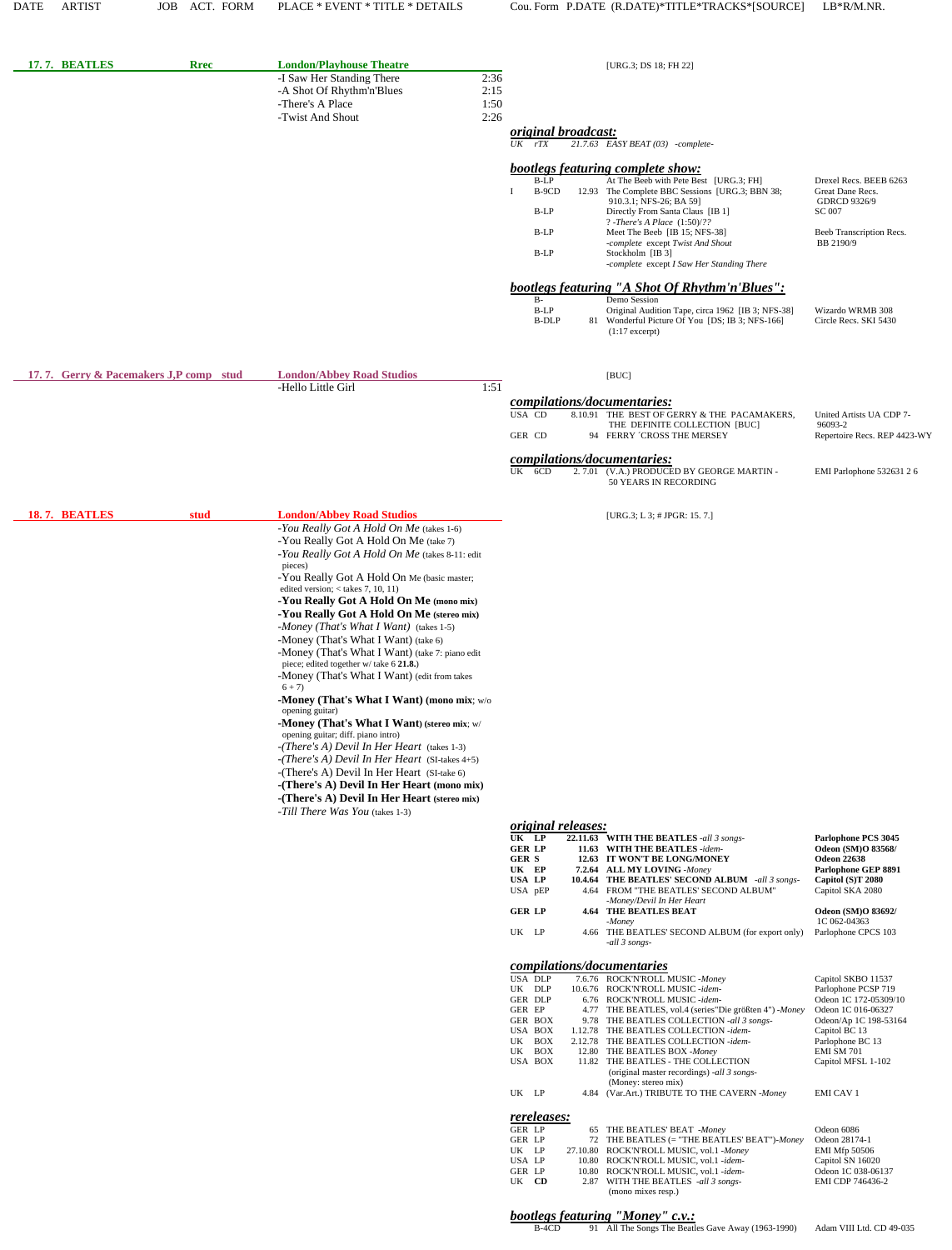|                      |               |                                  |      |                                   |  | [NFS-168]<br>(extra g. at start, no tapping; stereo mix excerpt)                                                                |                                                |
|----------------------|---------------|----------------------------------|------|-----------------------------------|--|---------------------------------------------------------------------------------------------------------------------------------|------------------------------------------------|
|                      |               |                                  |      | B-LP                              |  | Alpha Omega, vol.2<br>(?)                                                                                                       | ATRB 4                                         |
|                      |               |                                  |      | JAP B-CD                          |  | Alternate Masters [910.4.2; NFS-170]<br>(stereo remix)                                                                          | Fab Gear/BMI CPCS-9402                         |
|                      |               |                                  |      | B-LP<br>B-LP                      |  | Beatles vs. The World, vol.1<br>80 Casualties [DS; NFS-179]                                                                     | Original Rock 1005<br>Capitol SPRO 9469        |
|                      |               |                                  |      | <b>B-DLP</b>                      |  | (UK EP mono mix)<br>Casualties/Collector's Items [NFS-180]                                                                      | SEAX 11950/SPRO 9462                           |
|                      |               |                                  |      | B-LP<br><b>B-DLP</b>              |  | $(UK EP$ mono mix, 2:45)<br>Elvis Meets  The Beatles [NFS-189] cf. 62<br>One, Two, Three, Four [FH; NFS-204]                    | Best Seller ES-LP-50<br>Big Jolly Recs. JR 008 |
|                      |               |                                  |      | B-CD                              |  | ("true mono mix"/"diff. piano mix")<br>94 Rarities, vol.1 [BA 63]                                                               | Beat Recs. 008                                 |
|                      |               |                                  |      | B-CD                              |  | (stereo w/ echo, alt. piano, w/o handclaps, 2:49)<br>Rarities 3: The Final Mixes [BBN 41]                                       | Beat CD 010                                    |
|                      |               |                                  |      | <b>B-DCD</b>                      |  | 94 Rock'n'Roll Years, vol.3 [BA 60]<br>(stereo mix)                                                                             | LSD Recs. LSD-009/10                           |
|                      |               |                                  |      | B-CD                              |  | 93 The Ultimate Ultra Rare Tracks, vol.1 [BA 55]<br>$(w/\text{echo}$ and alt. piano, 2:49)                                      | Green Budgie Recs. GBCD 909                    |
|                      |               |                                  |      |                                   |  | bootlegs featuring other songs c.v.'s:                                                                                          |                                                |
|                      |               |                                  |      | $B$ -CD                           |  | All Too Much [BBN 57]<br>-Money (stereo w/ echo, alt. piano intro, no claps)                                                    | 93-BE-21273                                    |
|                      |               |                                  |      | $B-LP$                            |  | Beatles vs. The Girls<br>-Devil In Her Heart                                                                                    | Original Rock 1004                             |
|                      |               |                                  |      | B-LP                              |  | Beatles vs. The World vol.3<br>-You Really Got A Hold On Me                                                                     | Original Rock 1007                             |
|                      |               |                                  |      | B-LP                              |  | Greatest Hits By John, Paul, George And Ringo<br>-You Really Got A Hold On Me                                                   | FL 1178                                        |
|                      |               |                                  |      | <b>B-DCD</b>                      |  | 95 Original Master Recordings [NFS-109]<br>-all 3 songs (stereo mixes resp.)                                                    | <b>BEAT</b> (CD 013-2)                         |
|                      |               |                                  |      | <b>B-DCD</b>                      |  | 94 Rock'n'Roll Years, vol.3 [BA 60]<br>-all 3 songs (stereo mixes, resp.)                                                       | LSD Recs. LSD-009/10                           |
|                      |               |                                  |      | GER B-CD                          |  | 4.97 With The Beatles [910.6.3; BA 78]<br>-all 3 songs-                                                                         | Odeon SMO 83568                                |
|                      |               |                                  |      | B-LP                              |  | Youngblood [BBN IV/1.2]<br>-Devil In Her Heart (excerpt)                                                                        |                                                |
| 19.7. BEATLES        | live          | <b>Rhyl/Ritz Ballroom</b>        |      |                                   |  | [URG.3]                                                                                                                         |                                                |
|                      |               |                                  |      |                                   |  |                                                                                                                                 |                                                |
| 20.7. BEATLES        | live          | <b>Rhyl/Ritz Ballroom</b>        |      |                                   |  | [URG.3]                                                                                                                         |                                                |
|                      |               |                                  |      |                                   |  |                                                                                                                                 |                                                |
|                      |               |                                  |      |                                   |  |                                                                                                                                 |                                                |
| 21.7. BEATLES        | rTX           | "Easy Beat"                      |      | $U\!K$                            |  | [ $URG.3$ ; $EOB$ ]                                                                                                             |                                                |
|                      |               |                                  |      |                                   |  | 17.7.63 I Saw Her Standing There<br>A Shot Of Rhythm'n'Blues                                                                    |                                                |
|                      |               |                                  |      |                                   |  | There's A Place<br><b>Twist And Shout</b>                                                                                       |                                                |
|                      |               |                                  |      |                                   |  |                                                                                                                                 |                                                |
| 21.7. BEATLES        | live          | <b>Blackpool/Queen's Theatre</b> |      |                                   |  | [ $URG.3$ ; $TBA$ ]                                                                                                             |                                                |
| 22.7. Billy J.Kramer | J,P comp stud | <b>London/Abbey Road Studios</b> |      |                                   |  | [JPGR; $\#$ BUC: 14.10.]                                                                                                        |                                                |
|                      |               | -I'll Keep You Satisfied         | 2:05 |                                   |  |                                                                                                                                 |                                                |
|                      |               |                                  |      | <i>original releases:</i><br>UK S |  | 1.11.63 I'll Keep You Satisfied/I Know                                                                                          | ParlophoneR 5073                               |
|                      |               |                                  |      | USA S<br>UK EP                    |  | 11.11.63 I'll Keep You Satisfied/I Know<br>20.3.64 I'll Keep You Satisfied                                                      | Liberty 55643<br>Parlophone GEP 8895           |
|                      |               |                                  |      | <b>USA LP</b><br>USA S            |  | 8.6.64 Little Children<br>10.7.64 I'll Keep You Satisfied/I Know                                                                | <b>Imperial 12267</b><br><b>Imperial 66048</b> |
|                      |               |                                  |      | <b>USA LP</b>                     |  | 28.9.64 I'll Keep You Satisfied                                                                                                 | <b>Imperial 12273</b>                          |
|                      |               |                                  |      |                                   |  | compilations/documentaries:                                                                                                     |                                                |
|                      |               |                                  |      | UK LP<br>UK LP                    |  | 5.3.71 (Var.Art.) THE STARS SING LENNON-McCARTNEY EMI Mfp 5175<br>? HITS OF THE 60's                                            | <b>EMI Mfp 50317</b>                           |
|                      |               |                                  |      | UK LP<br>UK LP                    |  | 5.8.77 THE BEST OF B.J.KRAMER WITH THE DAKOTAS EMI NUT 9<br>13.4.79 (Var.Art.) THE SONGS LENNON & McCARTNEY<br><b>GAVE AWAY</b> | <b>EMI NUT 18</b>                              |
|                      |               |                                  |      | UK DLP<br>USA CD                  |  | 4.7.80 (Var.Art.) HITS FROM THE SWINGING 60's<br>8.10.91 THE BEST OF BILLY J. KRAMER & DAKOTAS                                  | EMI Mfp 55024<br>Imperial CDP 7-96055 2        |
|                      |               |                                  |      | UK 6CD                            |  | [BUC]<br>2.7.01 (V.A.) PRODUCED BY GEORGE MARTIN -<br>50 YEARS IN RECORDING                                                     | EMI Parlophone 532631<br>26                    |
|                      |               |                                  |      | bootlegs:                         |  |                                                                                                                                 |                                                |
|                      |               |                                  |      | AUS B-4CD                         |  | 91 All The Songs The Beatles Gave Away (1963-1990)                                                                              | Adam VIII Ltd. CD 49-035                       |
|                      |               |                                  |      |                                   |  | [NFS-168; BA 51]<br>(2:06)                                                                                                      |                                                |
|                      |               |                                  |      | <b>B-DCD</b>                      |  | 93 The Songs The Beatles Gave Away - Unheard Melodies Chapter One CO 25198/9<br>[BA 54]                                         |                                                |
|                      |               |                                  |      |                                   |  |                                                                                                                                 |                                                |
| 22.7. BEATLES        | LP            | <b>Introducing The Beatles</b>   |      | <b>USA</b>                        |  | [URG.3; LWR.2; ATN]                                                                                                             | <b>VeeJay VJLP</b>                             |
| 学生生物学 的复数人名          |               |                                  |      |                                   |  |                                                                                                                                 | 1062                                           |

**11. 2.63** I Saw Her Standing There

A Taste Of Honey

Misery

Boys

Anna (Go To Him) Chains

**11. 9.62** Love Me Do (version II, 2:19)<br>P.S.I Love You<br>**11. 2.63** Baby It's You Do You Want To Know A Secret

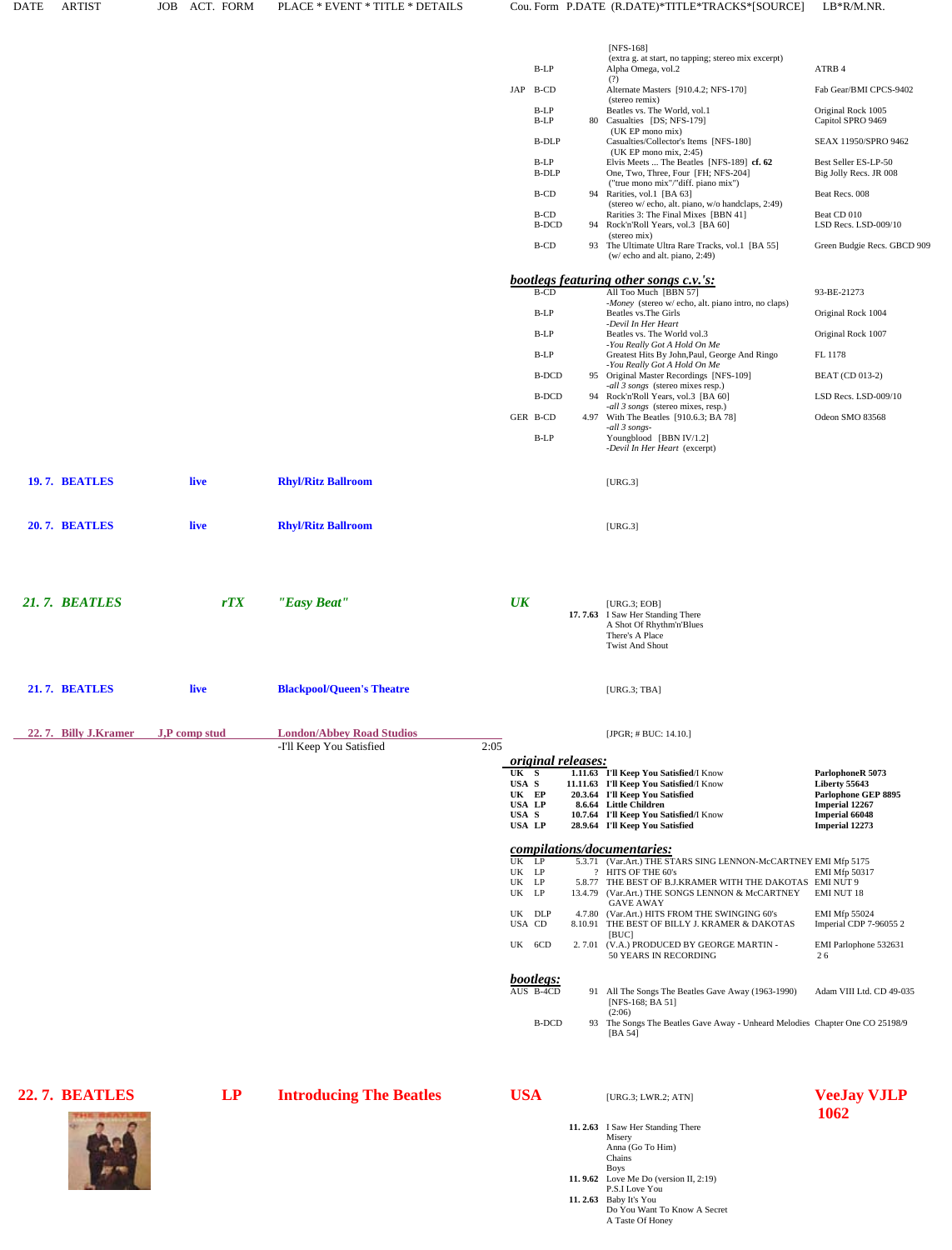| <b>DATE</b> | <b>ARTIST</b>                      | ACT. FORM<br><b>JOB</b> | PLACE * EVENT * TITLE * DETAILS                                                                                                                                                                                                        |                                                                                          |           | Cou. Form P.DATE (R.DATE)*TITLE*TRACKS*[SOURCE]                                                                                                                                                                                                                                                                                                                                                       | LB*R/M.NR.                                                                                                                                   |
|-------------|------------------------------------|-------------------------|----------------------------------------------------------------------------------------------------------------------------------------------------------------------------------------------------------------------------------------|------------------------------------------------------------------------------------------|-----------|-------------------------------------------------------------------------------------------------------------------------------------------------------------------------------------------------------------------------------------------------------------------------------------------------------------------------------------------------------------------------------------------------------|----------------------------------------------------------------------------------------------------------------------------------------------|
|             |                                    |                         |                                                                                                                                                                                                                                        |                                                                                          |           | There's APlace<br><b>Twist And Shout</b>                                                                                                                                                                                                                                                                                                                                                              |                                                                                                                                              |
|             | <b>22.-27.7. Beatles</b>           | live                    | <b>Weston/Super Mare Odeon</b><br>(w/Gerry & Pacemakers, Tommy Quickly)                                                                                                                                                                |                                                                                          |           | [ $URG.3$ ; $TBA$ ]                                                                                                                                                                                                                                                                                                                                                                                   |                                                                                                                                              |
|             | 21.-27.7. BEATLES                  | sess                    | <b>Weston/Royal Pier Hotel</b> (w/Gerry Marsden)<br>-reading from the Bible $(1$ Kings $17+18)$<br>-The Lord Is My Shepherd                                                                                                            |                                                                                          |           | [URG.3; FH 60; BBN III.3; BBN 49]                                                                                                                                                                                                                                                                                                                                                                     |                                                                                                                                              |
|             |                                    |                         | -There Is A Green Hill                                                                                                                                                                                                                 | bootlegs:<br>USA B-CD-R<br>USA B-CD-R<br>B-LP<br>I<br><b>B-CD</b><br><b>B-CD</b><br>B-CD |           | 01 All Together Now [Bf 131]<br>$(2:15)$ [# NFS-191; BA 51: 2:30]<br>6.01 All Together Now [BA 104]<br>(9:59)<br>11.94 The Fan Club Tapes, vol.1 [BA 64.70]<br>(2:35)<br>92 Garage Tapes [URG.3; BBN 49; 910.5.5/6; NFS-191;<br><b>BA 51]</b><br>$(2:15)$ [# NFS-191; BA 51: 2:30]<br>95 Maybe You Can Drive My Car [BBN 49; 910.4.5;<br>910.5.5/6; BA 70]<br>(10:32]<br>93 Nothing But Aging [BA 55] | Vigotone<br>Spank SP-148<br>Three Hundred Records PDTH03<br>Kremo Music Prods. SELCD 18<br>Yellow Dog/Orange CD 019<br>Pepperland Recs. 1081 |
|             | <b>23.7. BEATLES</b>               | rTX                     | "Pop Go The Beatles" $(06)$                                                                                                                                                                                                            | $U\mathbf{K}$                                                                            |           | [ $URG.3$ ; $EOB$ ]<br>24.5.63 Pop Go The Beatles, pt.1<br>10.7.63 Sweet Little Sixteen<br>A Taste Of Honey<br>Nothin' Shakin' (But The Leaves On The Tree)<br>Love Me Do<br>Lonesome Tears In My Eyes<br>So How Come (No One Loves Me)<br>24.5.63 Pop Go The Beatles, pt.2                                                                                                                           |                                                                                                                                              |
|             | 24.7. The Fourmost                 | J,P comp stud           | <b>London/Abbey Road Studios</b><br>-unknown song<br>-Hello Little Girl (outtake w/The Beatles)<br>-unknown song<br>-Twist And Shout<br>-Hello Little Girl (take 14)<br>-Hello Little Girl (take 15, incomplete)<br>-Make Up Your Mind |                                                                                          |           | [URG.3; BBN III.3; BBN 49; FH 60; # ATN; JPGR; BA 70; BUC: 3. 7.]<br>[URG.3]                                                                                                                                                                                                                                                                                                                          |                                                                                                                                              |
|             |                                    |                         | -Hello Little Girl<br>1:50                                                                                                                                                                                                             | <i>original releases:</i><br>UK S<br>USA S<br>UK EP                                      |           | 30.8.63 Hello Little Girl/Just In Case<br>15.11.63 Hello Little Girl/Just In Case<br>14.2.64 The Fourmost Sound                                                                                                                                                                                                                                                                                       | Parlophone R 5056<br><b>Atco 6280</b><br>Parlophone GEP 8892                                                                                 |
|             |                                    |                         |                                                                                                                                                                                                                                        | $UK$ $LP$                                                                                |           | compilations/documentaries:<br>5.3.71 (Var.Art.) STARS SING LENNON AND<br>McCARTNEY                                                                                                                                                                                                                                                                                                                   | EMI Mfp 5175                                                                                                                                 |
|             |                                    |                         |                                                                                                                                                                                                                                        | UK LP<br>$\ensuremath{\mathsf{UK}}\xspace$ – $\ensuremath{\mathsf{EP}}\xspace$<br>UK LP  |           | 3.12.76 (Var.Art.)HISTORYOFTHEMERSEYERA Vol.1<br>21.10.77 BY THE FOURMOST<br>13.4.79 (Var.Art.) SONGS LENNON & McCARTNEY GAVE EMI NUT 18<br>AWAY                                                                                                                                                                                                                                                      | <b>EMI NUT 1</b><br><b>EMI 2695</b>                                                                                                          |
|             |                                    |                         |                                                                                                                                                                                                                                        | UK DLP<br>UK LP<br>UK LP                                                                 |           | 4.7.80 (Var.Art.) HITS FROM THE SWINGING 60's<br>2.11.81 (Var.Art.) SAVILE'S TIME TRAVELS<br>- 20 GOLDEN HITS OF 1963<br>26.2.82 FIRST AND FOURMOST                                                                                                                                                                                                                                                   | EMI Mfp 55024<br><b>EMI Mfp 50541</b><br>See For Miles/Charly CM 104                                                                         |
|             |                                    |                         |                                                                                                                                                                                                                                        | UK LP<br>EEC CD<br><b>DCD</b><br>GER CD                                                  |           | 8.86 (Var.Art.) THE STARS SING LENNON &<br>McCARTNEY<br>31.5.91 (Var.Art.) LENNON & McCARTNEY SONGBOOK,<br>vol.2 (1:50) [BUC]<br>92 (V.A.) ROCK 'N 'ROLL COLLECTION, vol.1<br>94 (V.A.) DIE STARS - DIE HITS - DIE FACTS                                                                                                                                                                              | EMI Mfp 5755<br><b>Connoisseur Collection VSOP</b><br>CD 162<br>X-Tra DCD 01035<br>Polydor 35 9083                                           |
|             |                                    |                         |                                                                                                                                                                                                                                        | bootlegs feat. c.v.:<br>AUS B-4CD                                                        |           | 91 All The Songs The Beatles Gave Away (1963-1990)                                                                                                                                                                                                                                                                                                                                                    | Adam VIII Ltd. CD 49-035                                                                                                                     |
|             |                                    |                         |                                                                                                                                                                                                                                        | <b>B-DCD</b>                                                                             |           | [NFS-168; BA 51]<br>(1:50)<br>93 The Songs The Beatles Gave Away - Unheard Melodies Chapter One CO 25198/9<br>[BA 54]                                                                                                                                                                                                                                                                                 |                                                                                                                                              |
|             |                                    |                         |                                                                                                                                                                                                                                        | USA B-CD-R                                                                               |           | <b>bootlegs feat. rehearsal session:</b><br>6.01 All Together Now [BA 104]                                                                                                                                                                                                                                                                                                                            | Spank SP-148                                                                                                                                 |
|             |                                    |                         |                                                                                                                                                                                                                                        | B-CD                                                                                     |           | (1:50/0:39/1:13)<br>96 Maybe You Can Drive My Car [BBN 49; 910.4.5;<br>910.5.5/6; BA 70]                                                                                                                                                                                                                                                                                                              | Yellow Dog/Orange CD 019                                                                                                                     |
|             |                                    |                         |                                                                                                                                                                                                                                        | USA B-CD-R                                                                               |           | (?, alternate version)<br>1.98 Missing  Live At The BBC, vol.2 [BA 83]<br>(?)                                                                                                                                                                                                                                                                                                                         | $\sim$                                                                                                                                       |
|             |                                    |                         |                                                                                                                                                                                                                                        | EUR B-CD                                                                                 |           | 93 JL: Studio Tracks, vol.9 [NFS-292; BA 55]<br>cf. 1.1.62                                                                                                                                                                                                                                                                                                                                            | Chapter One CO 25200                                                                                                                         |
|             | 26.7. Billy J. Kramer<br>& Dakotas | S                       | <b>Bad To Me/I Call Your Name</b>                                                                                                                                                                                                      | <b>UK</b>                                                                                | (27.6.63) | [LWR.2; WCH; ATN; # URG.3: 27. 7.]                                                                                                                                                                                                                                                                                                                                                                    | <b>Parlophone R 5049</b>                                                                                                                     |

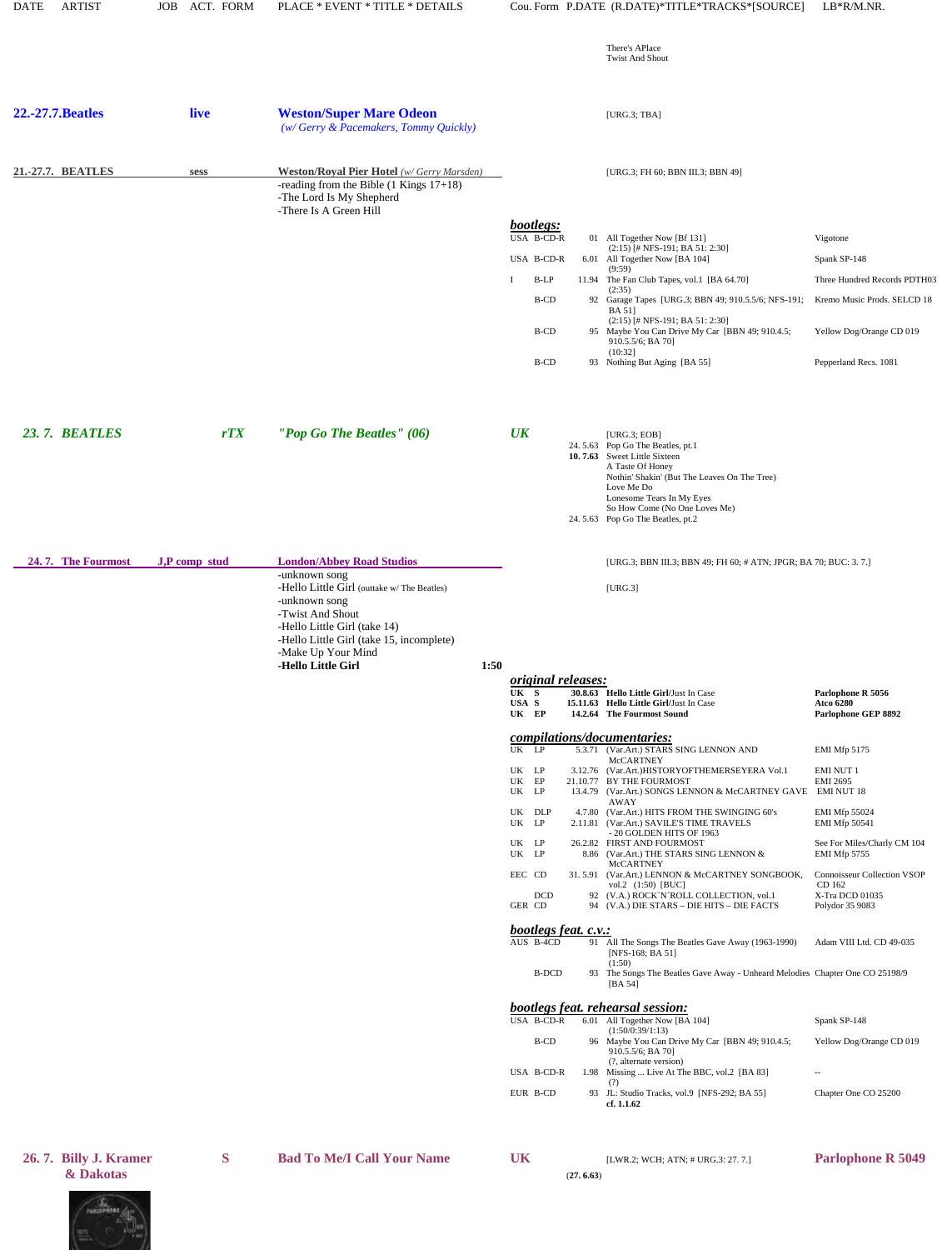| 27.7. BEATLES         | <b>Trec</b> | <b>Weston/Super Mare Odeon</b>                                                                                                                                                                                                                                                                                            | <i>documentary:</i>                                                                                                                     | [URG.3]                                                                                                                                                                                                                                                                                                                                                                        |                                                                                                                                                                                      |
|-----------------------|-------------|---------------------------------------------------------------------------------------------------------------------------------------------------------------------------------------------------------------------------------------------------------------------------------------------------------------------------|-----------------------------------------------------------------------------------------------------------------------------------------|--------------------------------------------------------------------------------------------------------------------------------------------------------------------------------------------------------------------------------------------------------------------------------------------------------------------------------------------------------------------------------|--------------------------------------------------------------------------------------------------------------------------------------------------------------------------------------|
|                       |             |                                                                                                                                                                                                                                                                                                                           | $UK$ $tTX$                                                                                                                              | $3.13.82$ THE TUBE (BBC 4)                                                                                                                                                                                                                                                                                                                                                     |                                                                                                                                                                                      |
| 28.7. BEATLES         | live        | <b>Great Yarmouth/ABC</b>                                                                                                                                                                                                                                                                                                 |                                                                                                                                         | [ $URG.3$ ; $TBA$ ]                                                                                                                                                                                                                                                                                                                                                            |                                                                                                                                                                                      |
| 30.7. Tommy Quickly   | S           | <b>Tip Of My Tongue/HeavenOnly</b><br><b>Knows</b>                                                                                                                                                                                                                                                                        | <b>UK</b><br>(6/63)                                                                                                                     | [URG.3; LWR.2; WCH; ATN]                                                                                                                                                                                                                                                                                                                                                       | <b>Piccadilly 7N 35137</b>                                                                                                                                                           |
| <b>30. 7. BEATLES</b> | rTX         | "Pop Goes The Beatles" $(07)$                                                                                                                                                                                                                                                                                             | $\overline{UK}$                                                                                                                         | [ $URG.3$ ; $EOB$ ]<br>24.5.63 Pop Go The Beatles, pt.1<br>10.7.63 Memphis, Tennessee<br>Do You Want To Know A Secret<br>Till There Was You<br>Matchbox<br>Please Mr. Postman<br>The Hippy Hippy Shake<br>24.5.63 Pop Go The Beatles, pt.2                                                                                                                                     |                                                                                                                                                                                      |
| <b>30.7. BEATLES</b>  | stud        | <b>London/Abbey Road Studio No. 2</b><br>-Please Mr. Postman (takes 1-6)<br>-Please Mr. Postman $(take 7, \geq take 9)$<br>-Please Mr. Postman (take 8)<br>-Please Mr. Postman (take 9: SIonto t.7: handclapping)<br>-Please Mr. Postman (mono mix)<br>-Please Mr. Postman (stereo mix)<br>-It Won't Be Long (takes 1-10) |                                                                                                                                         | [URG.3; BBN 49 # JPGR: 15.7.]<br>[BBN 37]<br>[NFS-391]                                                                                                                                                                                                                                                                                                                         |                                                                                                                                                                                      |
|                       |             |                                                                                                                                                                                                                                                                                                                           | original releases:<br>UK LP<br><b>GER LP</b><br>USA LP<br>USA pEP<br>USA pEP<br><b>GER LP</b><br><b>USA EP</b><br><b>GER S</b><br>UK LP | 22.11.63 WITH THE BEATLES<br>11.63 WITH THE BEATLES<br>10.4.64 THE BEATLES' SECOND ALBUM<br>4.64 FROM "THE BEATLES' SECOND ALBUM"<br>4.64 HIGHLIGHTS FROM "THE BEATLES' SECOND<br><b>ALBUM</b><br><b>4.64 THE BEATLES BEAT</b><br>11.5.64 FOUR BY THE BEATLES<br>5.64 PLEASE MR. POSTMAN/HOLD ME TIGHT<br>4.66 THE BEATLES' SECOND ALBUM (for export only) Parlophone CPCS 103 | Parlophone PCS 3045<br>Odeon (SM)O 83568/<br>Capitol ST 2080<br>Capitol SKA 2080<br>Capitol PRO 2598<br>Odeon (SM)O 83692/<br>1C 062-04363<br>Capitol EAP 2121<br><b>Odeon 22741</b> |
|                       |             |                                                                                                                                                                                                                                                                                                                           | compilations/documentaries:<br>GER LP<br>GER BOX<br>USA BOX<br>UK BOX<br>UK BOX<br>USA BOX                                              | 6.65 THE BEATLES' GREATEST<br>9.78 THE BEATLES COLLECTION<br>1.12.78 THE BEATLES COLLECTION<br>2.12.78 THE BEATLES COLLECTION<br>12.80 THE BEATLES BOX<br>11.82 THE BEATLES - THE COLLECTION<br>(original master recordings)                                                                                                                                                   | Odeon (SM)O 83991<br>Odeon/Ap 1C 198-53164<br>Capitol BC 13<br>Parlophone BC 13<br>EMI SM 701<br>Capitol MFSL 1-102                                                                  |
|                       |             |                                                                                                                                                                                                                                                                                                                           | <u>rereleases:</u><br>GER LP<br>GER DLP<br>GER LP<br>GER S<br>GER LP<br>UK CD                                                           | 65 THE BEATLES' BEAT<br>2.72 THE BEATLES' GREATEST & RUBBER SOUL<br>72 THE BEATLES (= "THE BEATLES' BEAT")<br>5.76 PLEASE MR POSTMAN/HOLD ME TIGHT<br>(series "Beatles Come Back")<br>10.79 THE BEATLES' GREATEST<br>2.87 WITH THE BEATLES                                                                                                                                     | Odeon 6086<br>EMI Mfp 062-04207<br>Odeon 28174-1<br>Odeon 1C 006-06112<br>Crystal038 CRY 04207<br>EMI CDP 746436-2                                                                   |
|                       |             |                                                                                                                                                                                                                                                                                                                           | $\underline{bootlegs(c.v.)}$<br>$B-LP$<br>B-LP<br>B-LP<br>B-LP<br><b>B-DCD</b><br><b>B-DCD</b>                                          | Alpha Omega vol.2<br>Beatles vs. The Girls<br>Original Greatest Hits<br>Original Greatest Hits By The Beatles<br>95 Original Master Recordings [NFS-109]<br>(stereo mix)<br>94 Rock'n'Roll Years, vol.3 [BA 60]<br>(stereo mix)                                                                                                                                                | ATRB 4<br>Original Rock 1004<br><b>GRC 1001</b><br>Sutra 6667<br><b>BEAT</b> (CD 013-2)<br>LSD Recs. LSD-009/10                                                                      |
|                       |             |                                                                                                                                                                                                                                                                                                                           | GER B-CD<br><i>bootlegs feat. outtakes:</i><br>USA B-CD-R                                                                               | 4.97 With The Beatles [910.6.3; BA 78]<br>01 All Together Now [Bf 131]<br>-It Won't Be Long (2 complete takes, 4:54)/Please Mr.<br><i>Postman</i> (early take plus take 7 or 9, 5:13) [# NFS-191:                                                                                                                                                                              | Odeon SMO 83568<br>Vigotone                                                                                                                                                          |
|                       |             |                                                                                                                                                                                                                                                                                                                           | USA B-CD-R                                                                                                                              | takes $1+2, 5:13$ ]<br>6.01 All Together Now [BA 104]<br>-Please Mr.Postman (2:15)/idem (2:34)/It Won't Be                                                                                                                                                                                                                                                                     | Spank SP-148                                                                                                                                                                         |
|                       |             |                                                                                                                                                                                                                                                                                                                           | GER B-CD-R                                                                                                                              | Long (2:22)/idem (1:58)<br>7.99 Anthology Extra [BA 92]<br>-It Won't Be Long $(2:02)/Please$ Mr. Postman $(2:17)$                                                                                                                                                                                                                                                              | OMI-1999                                                                                                                                                                             |
|                       |             |                                                                                                                                                                                                                                                                                                                           | B-CD                                                                                                                                    | (both from "Alf Bicknell Tapes")<br>93 Early Times - Never Released 1963-1966 Live Tracks<br>[BA $63$ ]<br>-Please Mr. Postman (2 takes)                                                                                                                                                                                                                                       | Beatle Boots Music Audifön<br><b>BB</b> 1001                                                                                                                                         |
|                       |             |                                                                                                                                                                                                                                                                                                                           | B-CD                                                                                                                                    | 92 The Garage Tapes [BBN 37; NFS-191; BA 51.76]<br>-It Won't Be Long (2 complete takes, 4:54)/Please Mr.<br><i>Postman</i> (early take plus take 7 or 9, 5:13)                                                                                                                                                                                                                 | Kremo Music Prods. SELCD 18                                                                                                                                                          |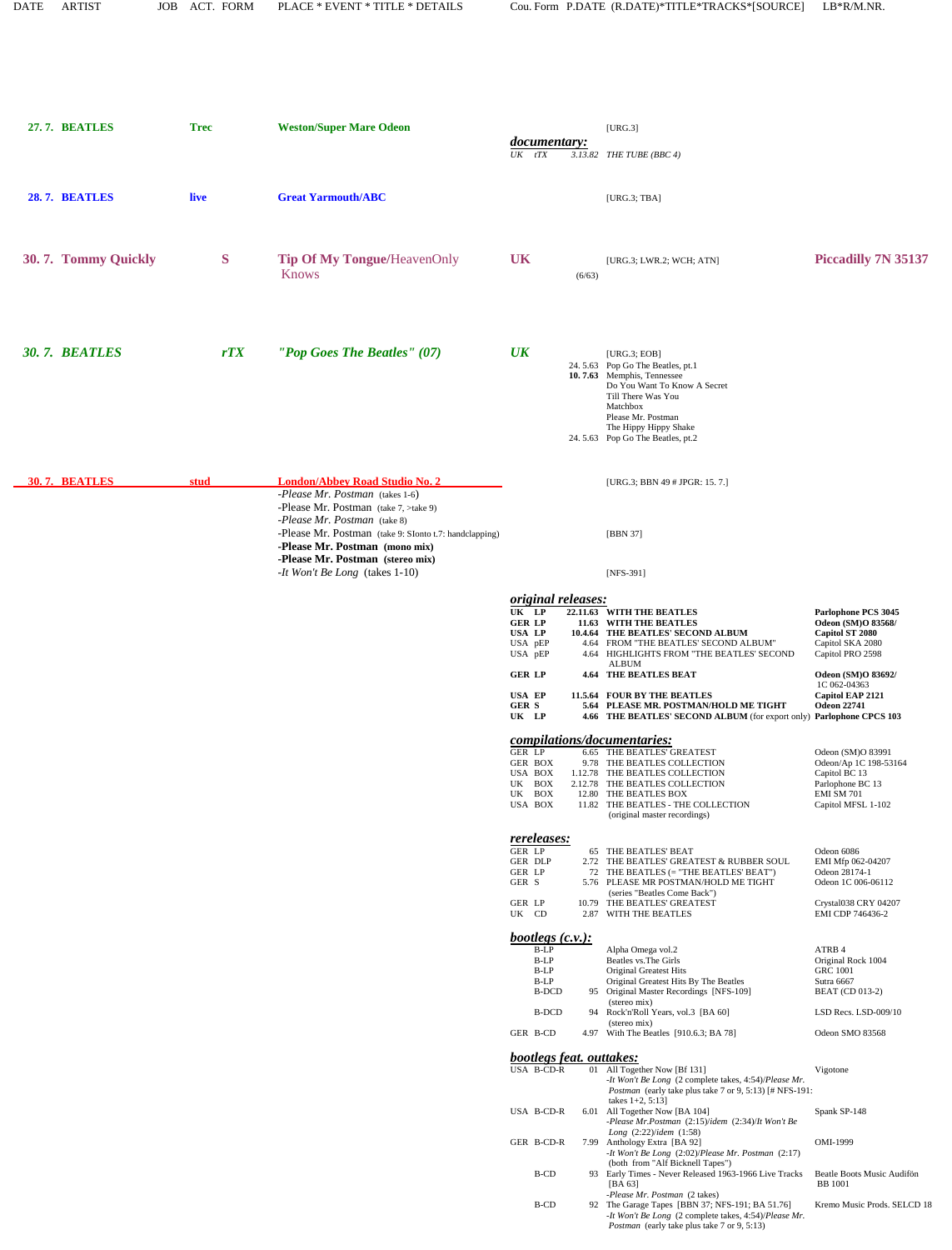### DATE ARTIST JOB ACT. FORM PLACE \* EVENT \* TITLE \* DETAILS Cou. Form P.DATE (R.DATE)\*TITLE\*TRACKS\*[SOURCE] LB\*R/M.NR.

|           | [# NFS-191: takes $1+2$ , 5:13]                         |                          |
|-----------|---------------------------------------------------------|--------------------------|
| B-CD      | 95 Maybe You Can Drive My Car [BBN 49; 910.4.5;         | Yellow Dog/Orange CD 019 |
|           | 910.5.5/6; BA 70]                                       |                          |
|           | -It Won't Be Long (2 complete takes, 4:40 tog.)/        |                          |
|           | <i>Please Mr. Postman</i> (early take plus take 7 or 9, |                          |
|           | 5:18 tog.) [# BA 70: "Postman" 1st version = $PGTB$     |                          |
|           | 30.7.63; 2nd version = c.v., SI of take 9 onto take 7]  |                          |
| B-CD      | 93 Nothing But Aging [BA 55]                            | Pepperland Recs. 1081    |
|           | -It Won't Be Long (2 complete takes)/Please Mr.         |                          |
|           | <i>Postman</i> (early take plus take 7 or 9) [# BA 55:  |                          |
|           | takes $1+2$ ]                                           |                          |
| B-DCD     | 94 Rock'n'Roll Years, vol.3 [BA 60]                     | LSD Recs. LSD-009/10     |
|           | -Please Mr. Postman (alt. version)                      |                          |
| $B-3CD-R$ | 98 Vinyl To The Core [910.7.5/6]                        |                          |
|           | -It Won't Be Long (take 7?)                             |                          |
| GER B-CD  | 4.97 With The Beatles [910.6.3; BA 78]                  | Odeon SMO 83568          |
|           | -It Won't Be Long/Please Mr. Postman                    |                          |
|           |                                                         |                          |

| <b>30.7. BEATLES</b> | <b>Rrec</b> |            | <b>London/Playhouse Theatre</b>         |      | [URG.3; DS $1$             |
|----------------------|-------------|------------|-----------------------------------------|------|----------------------------|
|                      |             | $\sqrt{ }$ | -Long Tall Sally                        | 1:50 |                            |
|                      |             | $\Gamma$   | -She Loves You                          | 2:15 |                            |
|                      |             | $\Gamma$   | -Glad All Over                          | 1:50 |                            |
|                      |             | $\Gamma$   | -I'll Get You                           | 2:00 |                            |
|                      |             |            | -Twist And Shout<br>-Dear Wack (speech) | 2:30 | [NFS-392]                  |
|                      |             |            | -You Really Got A Hold On Me            | 2:35 | <i>original broadcast:</i> |

| 5           |           |
|-------------|-----------|
| 0           |           |
| Ю           |           |
| $\rm ^{30}$ | [NFS-392] |

**[URG.3; DS 19; FH 23]** 

 *original broadcast: UK rTX 24.8.63 SATURDAY CLUB (05) -complete-*

 *compilations/dcoumentaries:*

|      | 2CD              |       | BEATLES AT THE BBC -Dear Wack (0:42)/<br>You Really Got A Hold On Me- (2:38)                                                                                                                                                                                                          |                                         |
|------|------------------|-------|---------------------------------------------------------------------------------------------------------------------------------------------------------------------------------------------------------------------------------------------------------------------------------------|-----------------------------------------|
|      | <i>bootlegs:</i> |       |                                                                                                                                                                                                                                                                                       |                                         |
| JAP. | B-DCD            | 6.00  | Broadcast Collection Trailer, vol.1 [BA 98]<br>-Twist And Shout (0:25, incomplete)/Dear Wack/<br>You Really Got A Hold On Me (3:18, incl. 41" intro by                                                                                                                                | Yellow Dog YD 075                       |
|      |                  |       | JL, cf. Myth I)/Glad All Over (1:44)/I'll Get You<br>$(2:46, incl. 49" \text{ GHz}$ intro)                                                                                                                                                                                            |                                         |
|      | B-9CD            | 12.93 | The Complete BBC Sessions [URG.3; BBN 38;<br>910.3.1; NFS-26; BA 591                                                                                                                                                                                                                  | Great Dane Recs.<br><b>GDRCD 9326/9</b> |
|      |                  |       | -songs marked $\Gamma$                                                                                                                                                                                                                                                                |                                         |
|      | $B-LP$           |       | Directly From Santa Claus [IB 3]<br>-Long Tall Sally                                                                                                                                                                                                                                  |                                         |
|      | AUS B-CD         |       | 92 The Lost Beebs [NFS-36; BA 47]<br>-Long Tall Sally                                                                                                                                                                                                                                 | Adam VIII CD 49-034                     |
|      | EUR B-3CD        | 12.99 | Mythology, vol.1, disc 1 (1962-1964) [BA 94; 910.8.1] Strawberry Recs. STR 008<br>-I'll Get You (1:57)/Glad All Over (1:46)/Twist And<br><i>Shout</i> (incl. 0:51 speech, 3:17 total, pr. unb.)/ <i>You</i><br>Really Got A Hold On Me (w/ "Dear Whack"<br>speech, $3:24$ ) [VG mono] |                                         |

| 30.7. BEATLES | stud | <b>London/Abbey Road Studio No. 2</b>                                                                               | [URG.3; $L$ 3]                  |
|---------------|------|---------------------------------------------------------------------------------------------------------------------|---------------------------------|
|               |      | -Money (That's What I Want) (piano test)                                                                            |                                 |
|               |      | -Money (That's What I Want) (takes 8-14)                                                                            |                                 |
|               |      | -Money (That's What I Want) (SI-takes 15-17: piano)                                                                 |                                 |
|               |      | {SI-takes 15-17 G. Martin alone 30.9.: SI all onto take 7}                                                          |                                 |
|               |      | -Till There Was You (remake; takes 4-7)                                                                             |                                 |
|               |      | -Till There Was You (remake; take 8)                                                                                |                                 |
|               |      | -Till There Was You (mono mix)<br><<<<                                                                              |                                 |
|               |      | -Till There Was You (stereo mix)<br><<<<                                                                            |                                 |
|               |      | -Roll Over Beethoven (takes 1-5)                                                                                    |                                 |
|               |      | -Roll Over Beethoven (takes 6: SI onto take 5)                                                                      |                                 |
|               |      | -Roll Over Beethoven (take 7: SI onto t.5)                                                                          |                                 |
|               |      | -Roll Over Beethoven (take 8: end riff edit)                                                                        |                                 |
|               |      | -Roll Over Beethoven (edit from takes $7+8$ )                                                                       |                                 |
|               |      | -Roll Over Beethoven (mono mix)<br><<<<                                                                             |                                 |
|               |      | -Roll Over Beethoven (stereo mix)<br><<<<                                                                           |                                 |
|               |      | -It Won't Be Long (takes 11-16)                                                                                     |                                 |
|               |      | -It Won't Be Long (take 17)                                                                                         |                                 |
|               |      | -It Won't Be Long (takes 18-20: edit pieces)                                                                        |                                 |
|               |      | -It Won't Be Long (take 21: edit piece)                                                                             |                                 |
|               |      | -It Won't Be Long (takes 22+23: edit pieces)                                                                        |                                 |
|               |      | -It Won't Be Long (edit from takes $17+21$ )                                                                        |                                 |
|               |      | -It Won't Be Long (mono mix)<br>$\begin{array}{c} \texttt{<<}\texttt{<<}\texttt{<}\texttt{<}\texttt{>} \end{array}$ |                                 |
|               |      | -It Won't Be Long (stereo mix)<br><<<<                                                                              |                                 |
|               |      | -All My Loving (takes 1-10) -no take 5!!-                                                                           |                                 |
|               |      | -All My Loving (take 11)                                                                                            |                                 |
|               |      | -All My Loving (SI-takes $12+13$ )                                                                                  |                                 |
|               |      | -All My Loving (SI-take 14: onto take 11)                                                                           |                                 |
|               |      | -All My Loving (mono mix)<br>$\begin{array}{c} \texttt{<<}\texttt{<<}\texttt{<<}\texttt{<}\texttt{>} \end{array}$   |                                 |
|               |      | -All My Loving (stereo mix) <<<<<                                                                                   |                                 |
|               |      | -All My Loving (w/hi hat cymbal intro)                                                                              |                                 |
|               |      |                                                                                                                     | <i>original releases:</i>       |
|               |      |                                                                                                                     | UK LP<br>22.11.63 WITH THE      |
|               |      |                                                                                                                     | <b>GER S</b><br>11.63 I WANT TO |

| <i>original releases:</i> |         |                                                      |                          |  |  |  |  |
|---------------------------|---------|------------------------------------------------------|--------------------------|--|--|--|--|
| UK LP                     |         | 22.11.63 WITH THE BEATLES -all 4 songs-              | Parlophone PCS 3045      |  |  |  |  |
| <b>GERS</b>               |         | 11.63 I WANT TO HOLD YOUR HAND/                      | <b>Odeon 22623</b>       |  |  |  |  |
|                           |         | <b>ROLL OVER BEETHOVEN</b>                           |                          |  |  |  |  |
| <b>GER LP</b>             |         | 11.63 WITH THE BEATLES -all 4 songs                  | <b>Odeon (SM)O 83568</b> |  |  |  |  |
|                           |         | ("All My Loving" w/ hi hat intro)                    |                          |  |  |  |  |
| <b>GER S</b>              | 12.63   | IT WON'T BE LONG/MONEY                               | <b>Odeon 22638</b>       |  |  |  |  |
| USA LP                    | 20.1.64 | <b>MEET THE BEATLES</b> -Till There Was You/It Won't | Capitol ST 2047          |  |  |  |  |
|                           |         | Be Long/All My Loving                                |                          |  |  |  |  |
| USA pEP                   | 1.64    | FROM "MEET THE BEATLES"                              | Capitol SXA 2047         |  |  |  |  |
|                           |         | -It Won't Be Long/All My Loving                      |                          |  |  |  |  |
| USA pEP                   | 1.64    | HIGHLIGHTS FROM "MEET THE BEATLES"                   | Capitol PRO 2548         |  |  |  |  |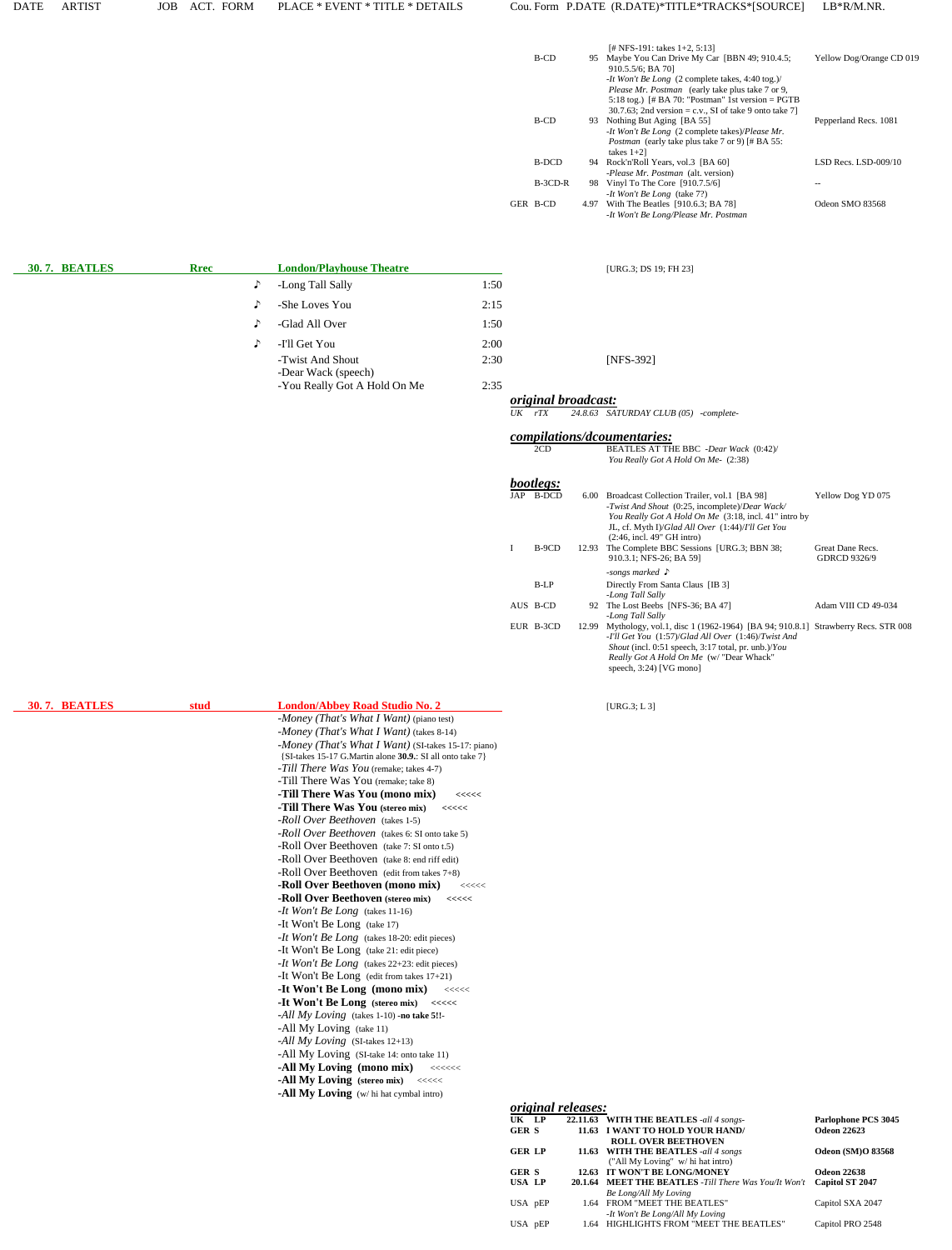|                           |                          |                | -It Won't Be Long                                                                                                           |                                              |
|---------------------------|--------------------------|----------------|-----------------------------------------------------------------------------------------------------------------------------|----------------------------------------------|
| UK EP<br>USA pLP          |                          |                | 7.2.64 ALL MY LOVING -All My Loving<br>2.64 BALANCED FOR BROADCAST - It Won't Be Long                                       | Parlophone GEP 8891<br>Capitol PRO 2537      |
| <b>GER EP</b>             |                          |                | <b>2.64 THE BEATLES' SOUND</b>                                                                                              | <b>Odeon 41627</b>                           |
| <b>GERS</b>               |                          |                | -Roll Over B./It Won't B Long<br>2.64 ALL MY LOVING (+ hi-hat intro)/I WANNA BE<br>YOUR MAN                                 | <b>Odeon 22681</b>                           |
| USA LP                    |                          |                | 10.4.64 THE BEATLES' SECOND ALBUM<br>-Roll Over Beethoven (stereo mix)                                                      | <b>Capitol ST 2080</b>                       |
| USA pEP                   |                          |                | 4.64 HIGHLIGHTS FROM "THE BEATLES' SECOND<br>ALBUM -Roll Over Beethoven                                                     | Capitol PRO 2598                             |
| <b>GER LP</b>             |                          |                | <b>4.64 THE BEATLES BEAT</b><br>-Till There Was You/Roll Over Beethoven                                                     | <b>Odeon (SM)O 83692/</b><br>1C 062-04363    |
| <b>USA EP</b>             |                          |                | 11.5.64 FOUR BY THE BEATLES                                                                                                 | Capitol EAP 2121                             |
| UK.                       | <b>LP</b>                |                | -Roll Over Beethoven/All My Loving<br>4.66 THE BEATLES' SECOND ALBUM (for export only) Parlophone CPCS 103                  |                                              |
|                           |                          |                | -Roll Over Beethoven                                                                                                        |                                              |
| <b>GER LP</b>             |                          |                | <i>compilations/documentaries:</i><br>6.65 THE BEATLES' GREATEST                                                            | Odeon (SM)O 83991                            |
|                           |                          |                | -It Won't Be Long/All My Loving (w/ hi-hat Intro)                                                                           |                                              |
| GER LP<br><b>GER LP</b>   |                          | 67<br>67       | THE BEATLES -All My Loving<br>THE WORLD'S BEST-All My Loving (+hi-hat intro)                                                | Odeon H 052<br>Odeon 27408-4                 |
| USA DLP<br>UK DLP         |                          |                | 2.4.73 THE BEATLES 1962-1966 -All My Loving<br>20.4.73 THE BEATLES 1962-1966 -idem-                                         | Apple SKBO 3403<br>Apple PCSP 717            |
| <b>GER DLP</b><br>USA DLP |                          |                | 4.73 THE BEATLES 1962-1966 -idem-<br>7.6.76 ROCK'N'ROLL MUSIC -Roll Over Beethoven                                          | Apple 1C 188-05307/08<br>Capitol SKBO 11537  |
| UK DLP<br>GER DLP         |                          |                | 10.6.76 ROCK'N'ROLL MUSIC -idem-<br>6.76 ROCK'N'ROLL MUSIC -idem-                                                           | Parlophone PCSP 719<br>Odeon 1C 172-05309/10 |
| GER EP                    |                          | 4.77           | THE BEATLES vol.4 (series "Die größten 4")                                                                                  | Odeon 1C 016-06327                           |
|                           | GER BOX                  |                | -All My Loving<br>9.78 THE BEATLES COLLECTION -all 4 songs-                                                                 | Odeon/Ap 1C 198-53164                        |
|                           | USA BOX<br>UK BOX        |                | 1.12.78 THE BEATLES COLLECTION -idem-<br>2.12.78 THE BEATLES COLLECTION -idem-                                              | Capitol BC 13<br>Parlophone BC 13            |
| UK                        | LP                       | 20.10.80       | THE BEATLES BALLADS - 20 ORIGINAL TRACKS Parlophone PCS 7214<br>-Till There Was You/All My Loving                           |                                              |
| GER LP                    | UK BOX                   | 10.80<br>12.80 | THE BEATLES BALLADS -Till There Was You<br>THE BEATLES BOX -complete except                                                 | Odeon 1C 064-07356<br><b>EMI SM 701</b>      |
|                           | USA BOX                  |                | Till There Was You; All My Loving w/hi hat intro)<br>11.82 THE BEATLES - THE COLLECTION                                     | Capitol MFSL 1-102                           |
|                           |                          |                | (original master recordings) -all 4 songs-                                                                                  |                                              |
|                           | <u>rereleases:</u>       |                |                                                                                                                             |                                              |
| USA S<br><b>GER LP</b>    |                          | 11.10.65<br>65 | ROLL OVER BEETHOVEN/MISERY<br>THE BEATLES' BEAT-Till There Was You/                                                         | Capitol Starline 6065<br>Odeon 6086          |
|                           |                          |                | Roll Over Beethoven                                                                                                         |                                              |
| GER DLP                   |                          |                | 2.72 THE BEATLES' GREATEST & RUBBER SOUL<br>-It Won't Be Long/All My Loving (+hi-hat intro)                                 | EMI Mfp 062-04207                            |
| GER LP                    |                          |                | 72 THE BEATLES (= "THE BEATLES' BEAT")<br>-Till There Was You/Roll Over Beethoven                                           | Odeon 28174-1                                |
| GER S                     |                          |                | 5.76 ALL MY LOVING/I WANNA BE YOUR MAN<br>(series"Beatles come Back")                                                       | Odeon 1C 006-06110                           |
| USA DLP<br>UK DLP         |                          | 29.9.78        | 21.8.78 THE BEATLES 1962 - 1966 (red vinyl) -All My Loving Capitol SEBX 11842<br>THE BEATLES 1962 - 1966 (red vinyl) -idem- | Parlophone PCSPR 717                         |
| <b>GER LP</b>             |                          |                | 10.79 THE BEATLES' GREATEST -It Won't Be Long/                                                                              | Crystal 038 CRY 04207                        |
| UK LP                     |                          | 27.10.80       | All My Loving<br>ROCK'N'ROLL MUSIC, vol.1 -Roll Over Beethoven                                                              | EMI Mfp 50506                                |
|                           |                          |                | ROCK'N'ROLL MUSIC, vol.1 -idem-                                                                                             |                                              |
| GER LP                    | USA LP                   | 10.80          | 10.80 ROCK'N'ROLL MUSIC, vol.1 -idem-                                                                                       | Capitol SN 16020<br>Odeon 1C 038-06137       |
| UK                        | <b>CD</b>                | 2.87           | WITH THE BEATLES -all 4 songs-                                                                                              | EMI CDP 746436-2                             |
|                           | <i>bootlegs (c.vs.):</i> |                |                                                                                                                             |                                              |
|                           | AUS B-4CD                | 91             | All The Songs The Beatles Gave Away (1963-1990)<br>[NFS-168; BA 51]                                                         | Adam VIII Ltd. CD 49-035                     |
|                           |                          |                | -All My Loving (5 hi-hat clicks at start - stereo mix<br>excerpt)                                                           |                                              |
|                           | B-LP                     |                | Alpha Omega, vol.1<br>-Roll Over Beethoven/It Won't Be Long/All My Loving                                                   | Audio Tape ATRBH<br>3583                     |
|                           | B-LP                     |                | Alpha Omega vol.2                                                                                                           | ATRB 4                                       |
|                           | B-LP                     |                | $-?$<br>Beatles vs. Chuck Berry                                                                                             | Original Rock 1000                           |
|                           | B-LP                     |                | -Roll Over Beethoven<br>Beatles vs. The Girls                                                                               | Original Rock 1004                           |
|                           | <b>B-DLP</b>             |                | -Till There Was You<br>Casualties/Collector's Items [NFS-180]                                                               | SEAX 11950/SPRO 9462                         |
|                           | B-CD                     |                | -All My Loving (true stereo, with hi-hat intro, 2:11)<br>Collection Of Beatles Rarities: The World's Best                   | BMI CPCS-9401                                |
|                           |                          |                | [910.4.2]<br>-All My Loving (w/hi-hat intro)                                                                                |                                              |
|                           | B-LP                     |                | 85 Collector's Items [DS; NFS-180]<br>-All My Loving (true stereo, with hi-hat intro)                                       | Capitol SPRO 9462; SPR-9463                  |
|                           | B-CD                     |                | 94 Collector's Items [BA 60]                                                                                                | Lemon Recs. 9462                             |
|                           | $B-LP$                   |                | -All My Loving (true stereo, with hi-hat intro, 2:06)<br>EMI Outtakes [FH; NFS-189]                                         | <b>TAKRL 1374:</b>                           |
|                           | GER B-6CD                |                | -All My Loving ("take 14", with hi-hat intro, stereo)<br>2.99 The History Of The Beatles, vols.1-6: vol.2                   | Phonygraf 1115<br>Birthday Recs. BR 024      |
|                           |                          |                | $(1963-1964)$ [BA 90]<br>-All My Loving (stereo version, 2:07)                                                              |                                              |
|                           | <b>B-DCD</b>             |                | 94 Rock'n'Roll Years, vol.3 [BA 60]<br>-all 4 songs (stereo versions, resp.)                                                | LSD Recs. LSD-009/10                         |
|                           | B-9LP                    |                | Sergeant Pepper's Lonely Hearts Club Band: The<br>History Of The Beatle Years: 1962-1970                                    | BN 87 (89?)                                  |
|                           | B-EP                     |                | [FH; NFS-208] -All My Loving (mono mix)<br>Meet The Beatles Open End Interview                                              | Capitol PRO 2549                             |
|                           | B-LP                     |                | -It Won't Be Long<br>Original Greatest Hits                                                                                 | <b>GRC 1001</b>                              |
|                           | $B-LP$                   |                | -Roll Over Beethoven/All My Loving<br>Original Greatest Hits By The Beatles                                                 | Sutra 6667                                   |
|                           |                          |                | -Roll Over Beethoven/All My Loving                                                                                          |                                              |
|                           | B-DCD                    |                | 95 Original Master Recordings [NFS-109]<br>-all 4 songs (stereo mixes resp.)                                                | <b>BEAT</b> (CD 013-2)                       |
| JAP                       | B-CD                     | 8.97           | Past Masters, vol.6 [BA 81]<br>-All My Loving (w/ hi hat intro, 2:12)/Roll Over                                             | Eggman EMRCD 004                             |
|                           |                          |                | Beethoven (stereo, diff. channel separation, from<br>" $RnR$ " album, 2:43)                                                 |                                              |
|                           | B-CD                     |                | Rarities 3: The Final Mixes [BBN 41]<br>-Roll Over Beethoven                                                                | Beat CD 010                                  |
|                           | B-CD                     | 1.90           | Something Extra [BBN IV/1.2; BA 37]<br>-Roll Over Beethoven ("USA echo mix")/All My Loving                                  | The Genuine Pig TGP-CD 107                   |
|                           | GER B-CD                 | 4.97           | $(w/\text{hi-hat} \text{intro})$<br>With The Beatles [910.6.3; BA 78]                                                       | Odeon SMO 83568                              |